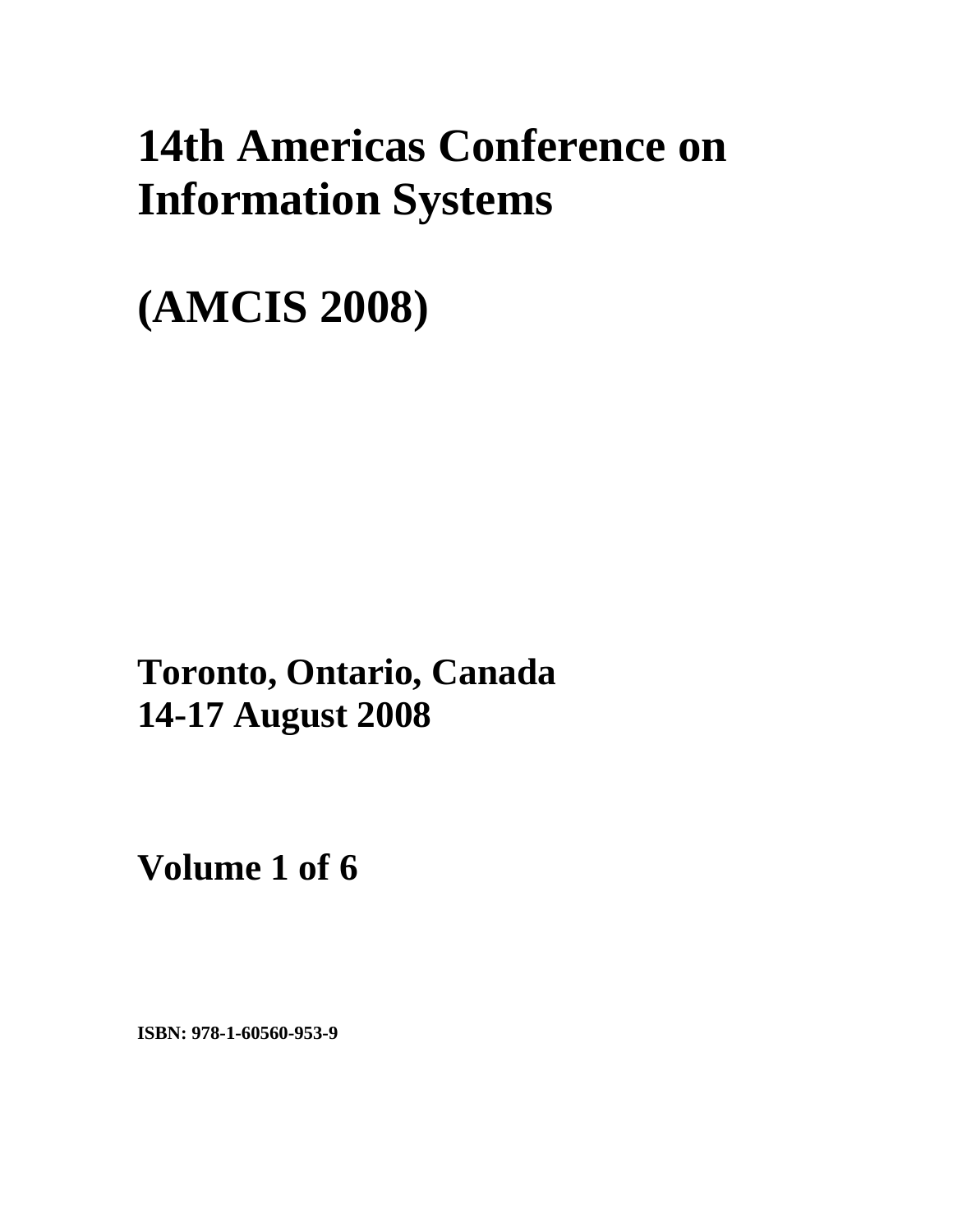#### **Printed from e-media with permission by:**

Curran Associates, Inc. 57 Morehouse Lane Red Hook, NY 12571 **[www.proceedings.com](http://www.proceedings.com/)**

**Some format issues inherent in the e-media version may also appear in this print version.** 

Copyright© (2008) by the AIS/ICIS Administrative Office All rights reserved.

Printed by Curran Associates, Inc. (2009)

For permission requests, please contact the AIS/ICIS Administrative Office at the address below.

AIS/ICIS Administrative Office P.O. Box 2712 Atlanta, Georgia 30301-2712

Phone: 404 760 4247 Fax: 404 760 4938

icis@gsu.edu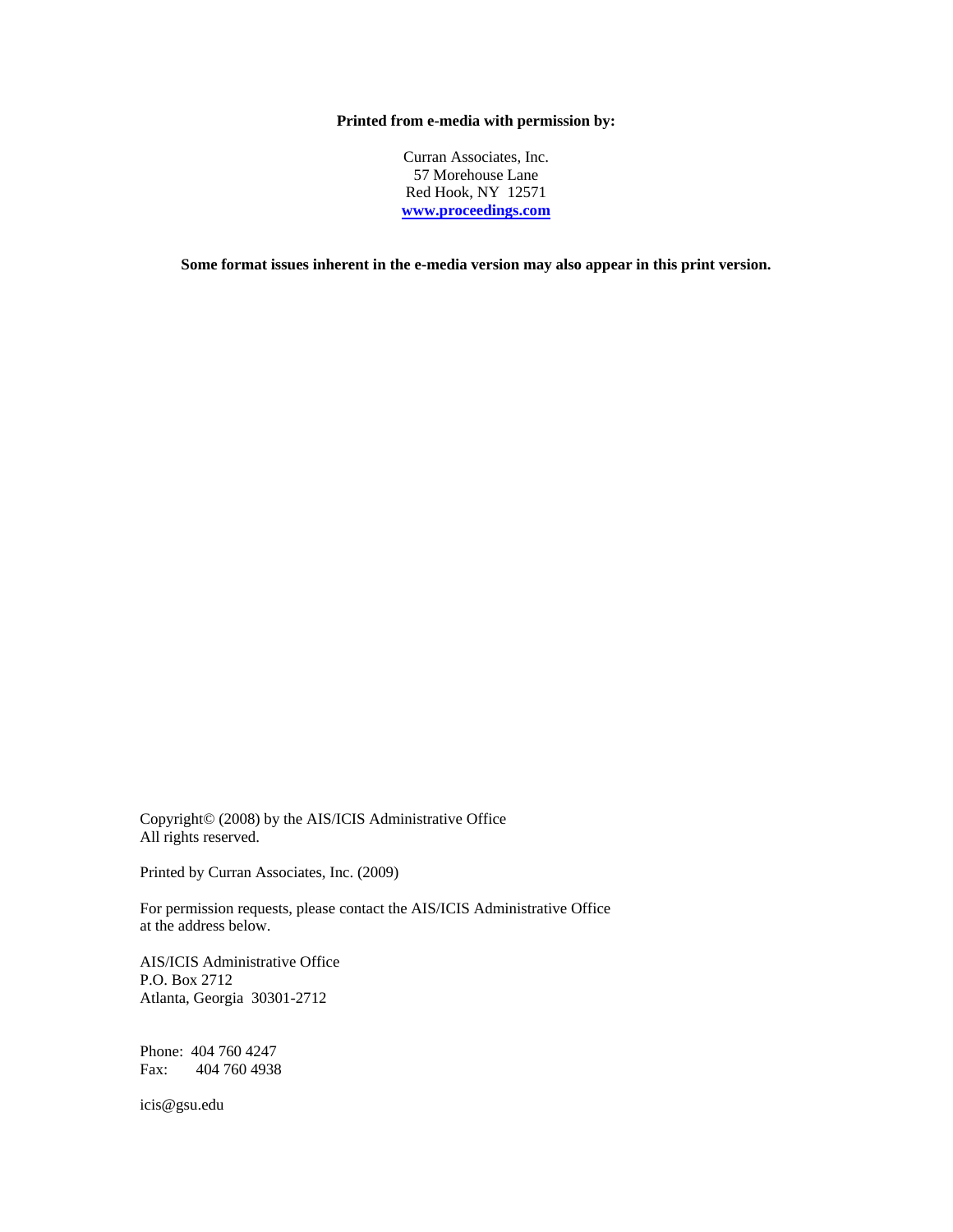## **TABLE OF CONTENTS**

| Measuring the Value of User Participation in Change Projects - Results from Case Studies<br>B. Thurnher, J. vom Brocke           |  |
|----------------------------------------------------------------------------------------------------------------------------------|--|
| Y. Guo. M.S. Poole                                                                                                               |  |
| A Constructive Approach to Information Systems Security Training: An Action Research<br>Juhani Heikka                            |  |
| Decision Support for Perceived Threat in the Context of Intrusion Detection Systems23<br>C. Leberknight, G. Widmeyer, M. Recce   |  |
| K. Kosaka, S. Chatterjee, H. Fu                                                                                                  |  |
| J. Merhout, M. Flittner, D. Havelka                                                                                              |  |
| Infrastructure Interdependencies Modeling and Analysis - A Review and Synthesis 50<br>N. Xiao, R. Sharman, H.R. Rao, S. Upadhaya |  |
| J. Kim, K. Arnett, G. Templeton                                                                                                  |  |
| J. Bailey, R. Mitchell, B. Jensen                                                                                                |  |
| J. Parrish Jr., J. Kuhn Jr., J. Courtney                                                                                         |  |
| T. Bandyopadhyay, H. Mattord                                                                                                     |  |
| M. Gupta                                                                                                                         |  |
| <b>Effects of Prior Experience and Individual Differences on Perceived Risk of Online</b><br>I. Gabriel, E. Nyshadham            |  |
| Towards the Development of an Integrative Framework for Technology Mediated Learning  123<br>Y. Hwang                            |  |
| Using Technological Tools to Solve Group Work Problems in Higher Education of Under<br>H.U. Khan                                 |  |
| Teaching and Learning about Virtual Collaboration: What We Know and Need to Know  138<br>A. Davis, I. Zigurs                     |  |
| D. Gehris, A. Fundaburk                                                                                                          |  |
| M. Boese, H. Sheng, R. Hall                                                                                                      |  |
| The Effect of Learning Styles on Academic Performance in Technology Mediated Learning  167<br><b>B.</b> McQuaid                  |  |
| The Use Of Wireless Internet Parks To Facilitate Adoption And Diffusion Of E-<br>S. Al-Shafi, V. Weerakkody                      |  |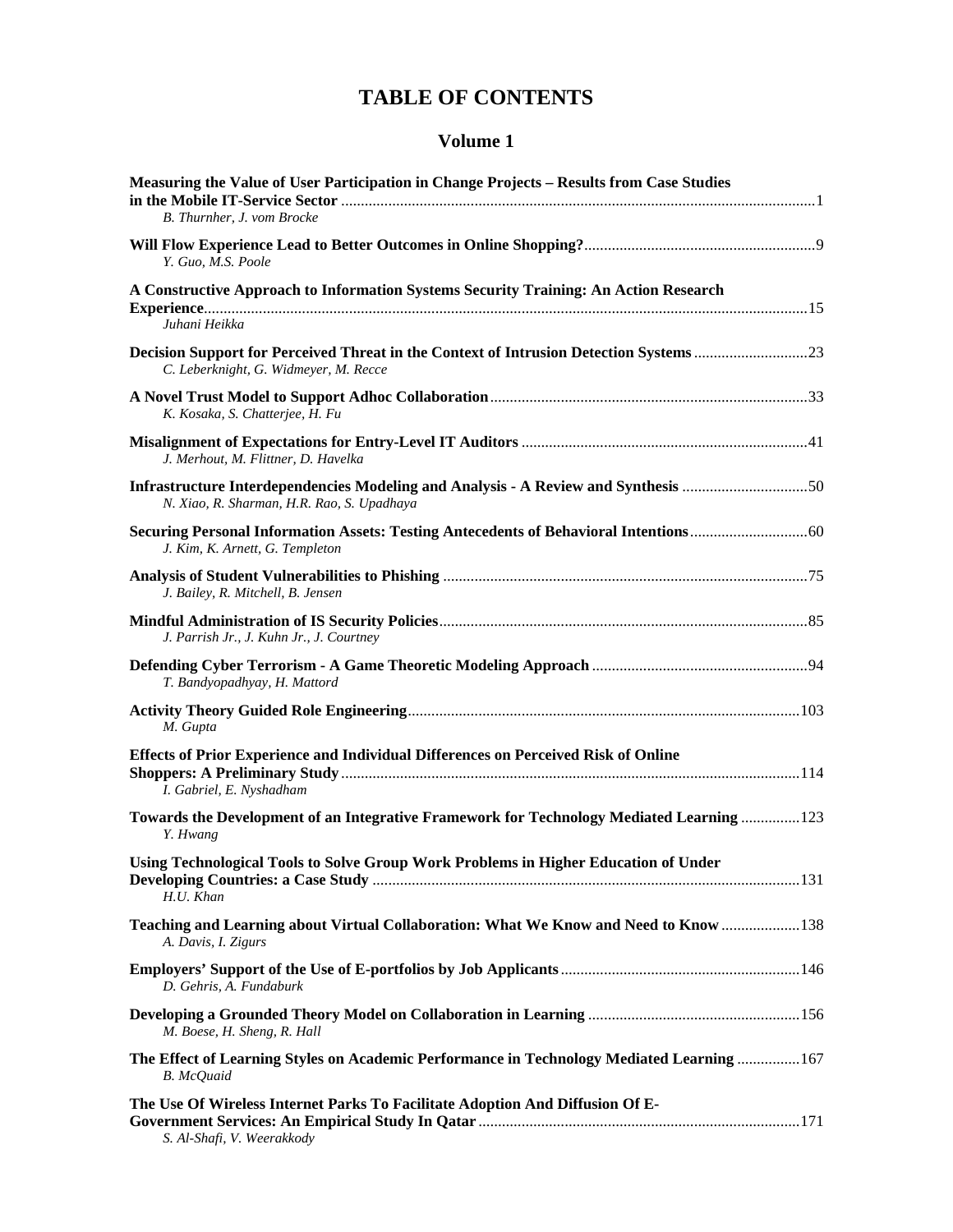| Realising Transformational Stage E-Government: Challenges, Issues and Complexities 185<br>V. Weerakkody, G. Dhillon, Y. Dwivedi, W. Currie                                                      |  |
|-------------------------------------------------------------------------------------------------------------------------------------------------------------------------------------------------|--|
| <b>Extending IT Infrastructures in the Local Government Authorities Through Enterprise</b><br>M.M. Kamal, M. Themistocleous, T. Elliman                                                         |  |
| e-Government Implementation Challenges at a Local Level: A Citizen's Centric Perspective 216<br>V. Jain, S. Kesar                                                                               |  |
| L. Carter, L. Schaupp                                                                                                                                                                           |  |
| <b>Understanding the Influence of the Providers' Organizational and Environmental Context</b><br>on the Success of Small and Medium Sized Enterprises (SMEs) Seeking to Access the<br>M. Borman |  |
| IT Outsourcing Adoption by Small and Medium Enterprises: A Diffusion of Innovation<br>Abhijit Chaudhury, Pratyush Bharati                                                                       |  |
| An OBTG (Organizational – Business – Technological - Governmental) E-business<br>D.J. Kim                                                                                                       |  |
| The Development of IT Business Alignment and Usage Patterns Over Time in SME: A<br>H.T. Wagner                                                                                                  |  |
| L. Kaewkitipong, D. Brown                                                                                                                                                                       |  |
| An Analysis of the Management Capabilities of ICT Innovation for Sustained<br>S. Shang, L-Y. Liao                                                                                               |  |
| <b>Change Agents Intervention in E-Business Adoption by SMEs: Evidence from a</b><br>S. Thompson, D. Brown                                                                                      |  |
| An Empirical Study of the Relationship between IT Infrastructure Flexibility and IT<br>J. Zhang, H. Li, J. Ziegelmayer                                                                          |  |
| Towards a Stage Model for E-Business Adoption among SMEs: Preliminary Results for<br>S. Magal, P. Kosalge, N. Levenburg                                                                         |  |
| Information Technology and Business Value in a Global Economy: Do Information<br>A. Prasad, J. Heales                                                                                           |  |
| I. Al-Jabri, A. Al-Hadab                                                                                                                                                                        |  |
| Barriers to Enterprise System Implementation Success: Learning from Practitioners in Poland 352<br>P. Soja                                                                                      |  |
| Internet Business Practices Across the Globe: Lessons from Emerging Economies362<br>J. Whitaker, N. Melville, R. Plice, J. Dedrick                                                              |  |
| Analysis of the Effects of Technological and Organizational Features on Intranet and<br>R.B. deCarvalho, M.A.T. Ferreira, C.W. Choo, R.V. daSilva, L.A. Joia                                    |  |
| D. Stenmark, T. Jadaan                                                                                                                                                                          |  |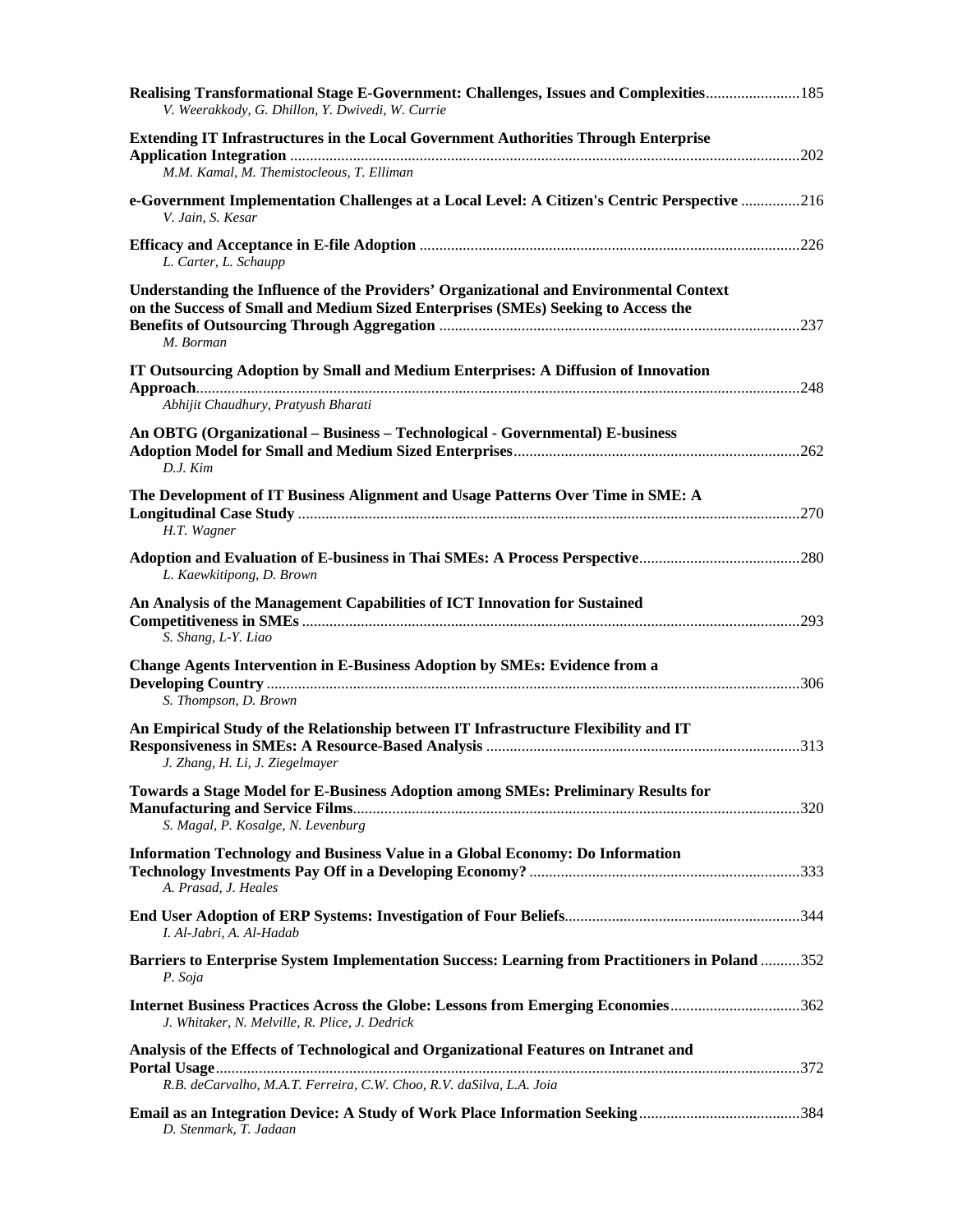| Inscriptions on Intranets as Information Infrastructures – Exposing the Cultivation Chasm 391<br>B. O'Flaherty, J. Whalley                        |  |
|---------------------------------------------------------------------------------------------------------------------------------------------------|--|
| M. Eid, F.U. Al-Anazi                                                                                                                             |  |
| Factors Affecting the Acceptance of Internet and Ebusiness Technologies in Atlantic Canada's<br>P. Ifinedo                                        |  |
| C.B.P. Lee, L.H. Xia                                                                                                                              |  |
| An Assessment of Mobile Consumer Interest in Jamaica: Preempting a Decline in Average Revenue<br>P. Golding, O. Donaldson                         |  |
| Factors Affecting Mobile Commerce Adoption: A Cross-Cultural Study in China and United States446<br>H. Dai, P. Palvia                             |  |
| Performance Improvements Based on RFID - Empirical Findings from a Cross-sectoral Study460<br>T. Faupel, J. Strueker, D. Gille                    |  |
| A. Melski, J. Mueller, A. Zeier, M. Schumann                                                                                                      |  |
| A.S. Kunnathur, S. Vaithianathan                                                                                                                  |  |
| Henning Baars, Xuanpu Sun, Jens Struker, Daniel Gille                                                                                             |  |
| H. Krasnova, L. Weser, L. Ivantysynova                                                                                                            |  |
| Stages in Adoption of RFID Innovations by Organizations: Identifying Facilitators and Inhibitors 509<br>A. Jeyaraj, A. Sengupta, V. Sethi         |  |
| I. Wong, P. Fong, W. Booty, C. Nielsen, G. Benoy, D. Swayne                                                                                       |  |
| An Integrated Logistics Model for Environmental Conscious Supply Chain Network Design 523<br>A. Chaabane, A. Ramudhin, M. Paquet, M.A. Benkaddour |  |
| P.J. Murphy, N. Li, R. Averill-Murray, P. Burgess, n. Strout                                                                                      |  |
| Blowing the Whistle on Unethical Information Technology Practices: The Role of<br>Y. Niu, A. Stylianou, S. Winter                                 |  |
| Enabling Attributes for Team-Based Knowledge Sharing: A Preliminary Empirical Test 555<br>B. Ibragimova, S.D. Ryan                                |  |
| An Empirical Study of the Effects of Principal Component Analysis on Symbolic Classifiers563<br>H. Zhao, A.P. Sinha, S. Ram                       |  |
| S.S. Groth, J. Muntermann                                                                                                                         |  |
| M. Sidahmed                                                                                                                                       |  |
| Dynamic Effects of Communication in Software Development Teams: A Comparison of<br>Jun He                                                         |  |
| J. Pick, K. Gollakota, H. Falatoon, R. Greene                                                                                                     |  |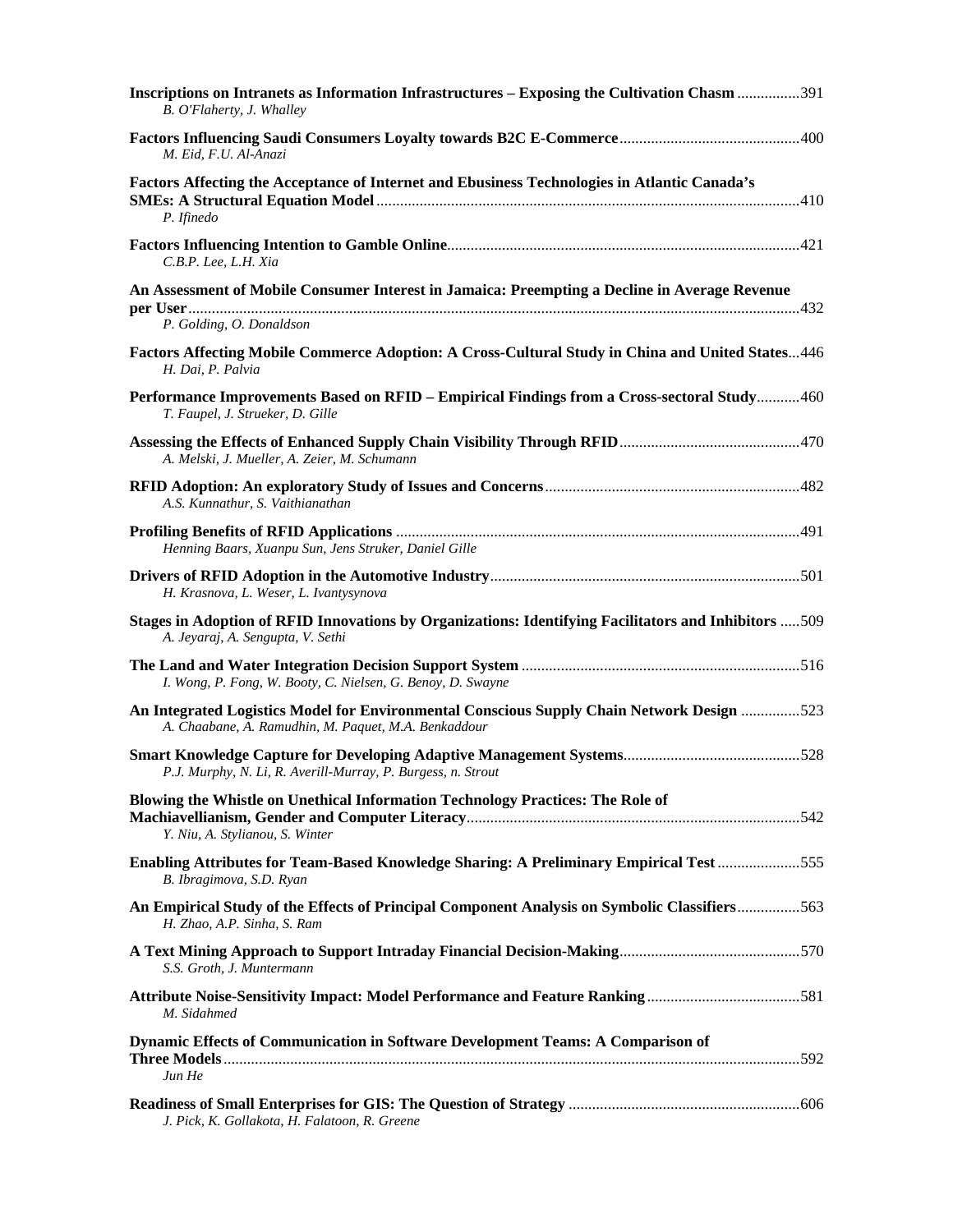| P. Katerattanakul, H-J. Kam, J.J. Lee, S. Hong                                                                                   |  |
|----------------------------------------------------------------------------------------------------------------------------------|--|
| J. Erickson, K. Siau                                                                                                             |  |
| Conceptualization and Measurement of the Capability Maturity Model (CMM): An Examination<br>M. Swinarski, E. Jackson, R. Kishore |  |
| C. Unger, H-G. Kemper, A. Russland                                                                                               |  |
| R. Hayen                                                                                                                         |  |
| Mastering Business Intelligence Complexity A Service-based Approach as a Prerequisite for BI<br>T. Horakh, H. Baars, H-G. Kemper |  |
|                                                                                                                                  |  |

|                         | Combining System Dynamics and Multidimensional Modelling - A Metamodel Based Approach  677 |  |
|-------------------------|--------------------------------------------------------------------------------------------|--|
| L. Burmester, M. Goeken |                                                                                            |  |

| Information Buried in B2B Contracts: Towards Identifying Interdependencies in IT Service                                                                |  |
|---------------------------------------------------------------------------------------------------------------------------------------------------------|--|
| S. Sen, A. Deokar                                                                                                                                       |  |
| M. Madberger, N. Roztocki                                                                                                                               |  |
| IT Outsourcing Relationship Quality Dimensions and Drivers: Empirical Evidence from<br>S. Blumenberg                                                    |  |
| Drivers of Individual Performance in IT Offshore Outsourcing Projects - A Case Study<br>R. Gregory, R. Beck, M. Prifling                                |  |
| e-Collaboration Satisfaction: Empirical Field Studies of Disconfirmation Theory Across<br>G-J. deVreede, B. Relnig, R. Briggs                           |  |
| Picking Up the Pieces after a "Successful" Implementation: Networks, Coalitions and ERP                                                                 |  |
| B. Bob-Jones, M. Newman, K. Lyytinen<br>H. Rashid                                                                                                       |  |
| Striking the Right Balance When Users are Good at IT Too!: Partnering for Enterprise<br>J. Davis, W. Kettinger, D. Kunev                                |  |
| The Role of Information Technology in Firm Agility: An Electronic Integration Perspective797<br>S. Nazir, A. Pinsonneault                               |  |
| Comparing the Operational Integration of a Core Information System in Insourcing and<br>D. Beimborn, F. Schlosser, T. Weitzel, R. Hirscheim, A. Schwarz |  |
| L. Kappelman, T. McGinnis, A. Petite, B. Salmans, A. Sidorova                                                                                           |  |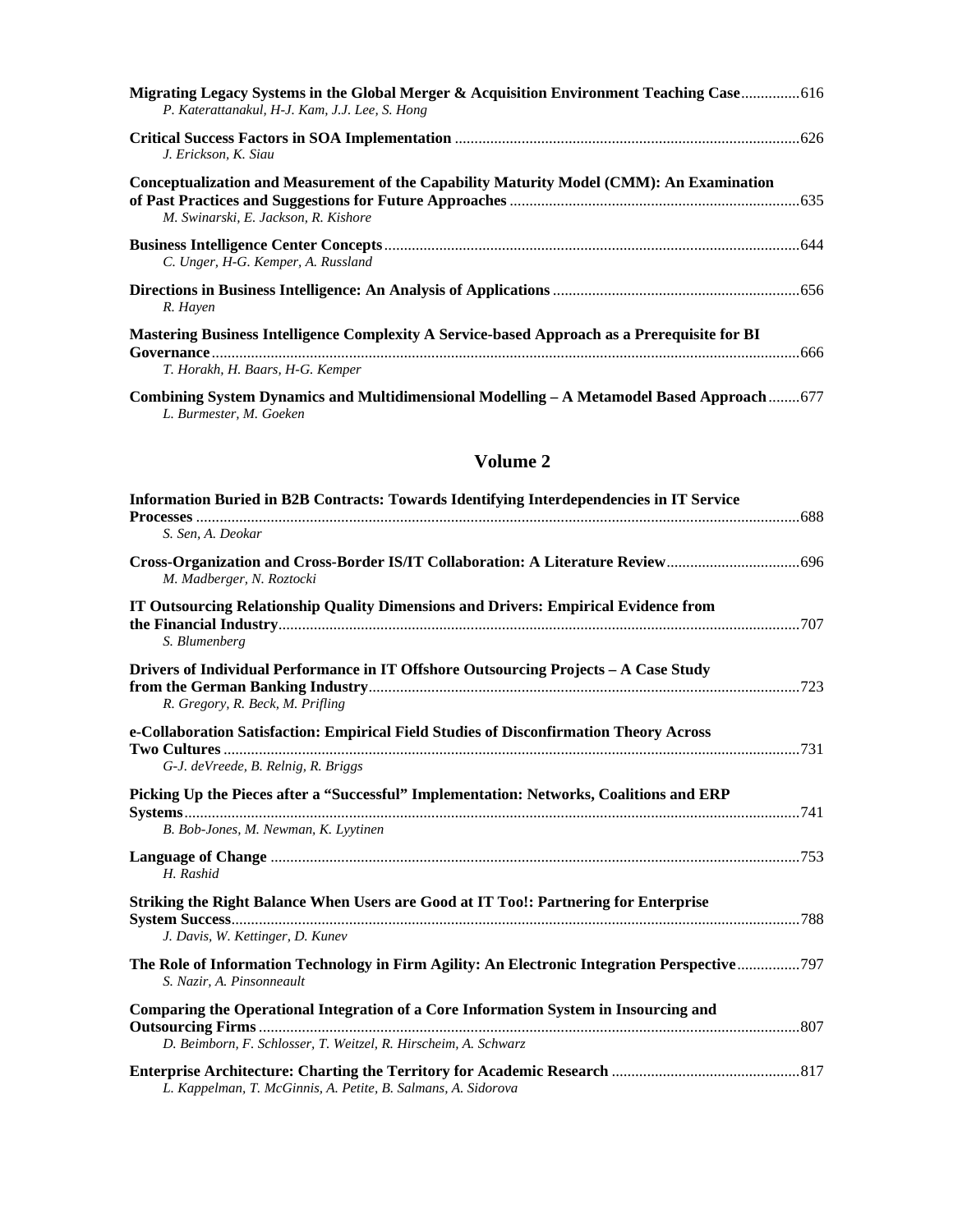| Web-Based vs. Traditional Education: Does Distance Education at the Graduate Level<br>B.M. Jones, A. Everard                 |  |
|------------------------------------------------------------------------------------------------------------------------------|--|
| M-L. Young, C-C. Chen                                                                                                        |  |
| F. Chen, J. Sager, G. Corbitt, K. Sandoe                                                                                     |  |
| R.A.M. Rosario, G. Widmeyer, S. Hiltz                                                                                        |  |
| An Empirical Investigation of the Relationships among Math Confidence, Computer<br>R.F. Morris Jr., E. Thrasher              |  |
| <b>Examining Approaches to Effective Concept Delivery: One Professor's Approach in the</b><br>D. Schwieger                   |  |
| T. Ben-Zvi. T. Carton                                                                                                        |  |
| A. Molla, H. Deng, B. Corbitt                                                                                                |  |
| <b>Understanding the Formation and Effects of General Computer Self-Efficacy in Business</b>                                 |  |
| J. He, J.E. Adams                                                                                                            |  |
| Keeping an IS Program Viable by Offering IT Literacy as a Service Course: One<br>M. Murray, J. Perez                         |  |
| C. Navarrete, R. Guthrie                                                                                                     |  |
| W. Chen, V. Balijepally, P. Sutanto                                                                                          |  |
| C. Khanlarian, R. King                                                                                                       |  |
| Learning REAL Business Skills in a Virtual World: An Action Learning Perspective<br>R.K.F. Ip, C. Wagner, S.J. Zhao          |  |
| T. Dodson, R. Giorcelli                                                                                                      |  |
| Pleasing Some of the People Most of the Time: A Pilot Study of a Citrix Implementation958<br>J. Fustos, K. Marold, G. Morris |  |
| S. Chinn, R. Heiser, J. Suleiman                                                                                             |  |
| M. Mirza, A. Pinsonneault, R. Tamblyn                                                                                        |  |
| Healthcare Information Technology Adoption and Protection Motivation: A Study of<br>A.N.K. Chen, Y.G. Lee                    |  |
| User Perceptions and Employment of Interface Agents for Email Notification: An<br>A. Serenko                                 |  |
| C. Chang                                                                                                                     |  |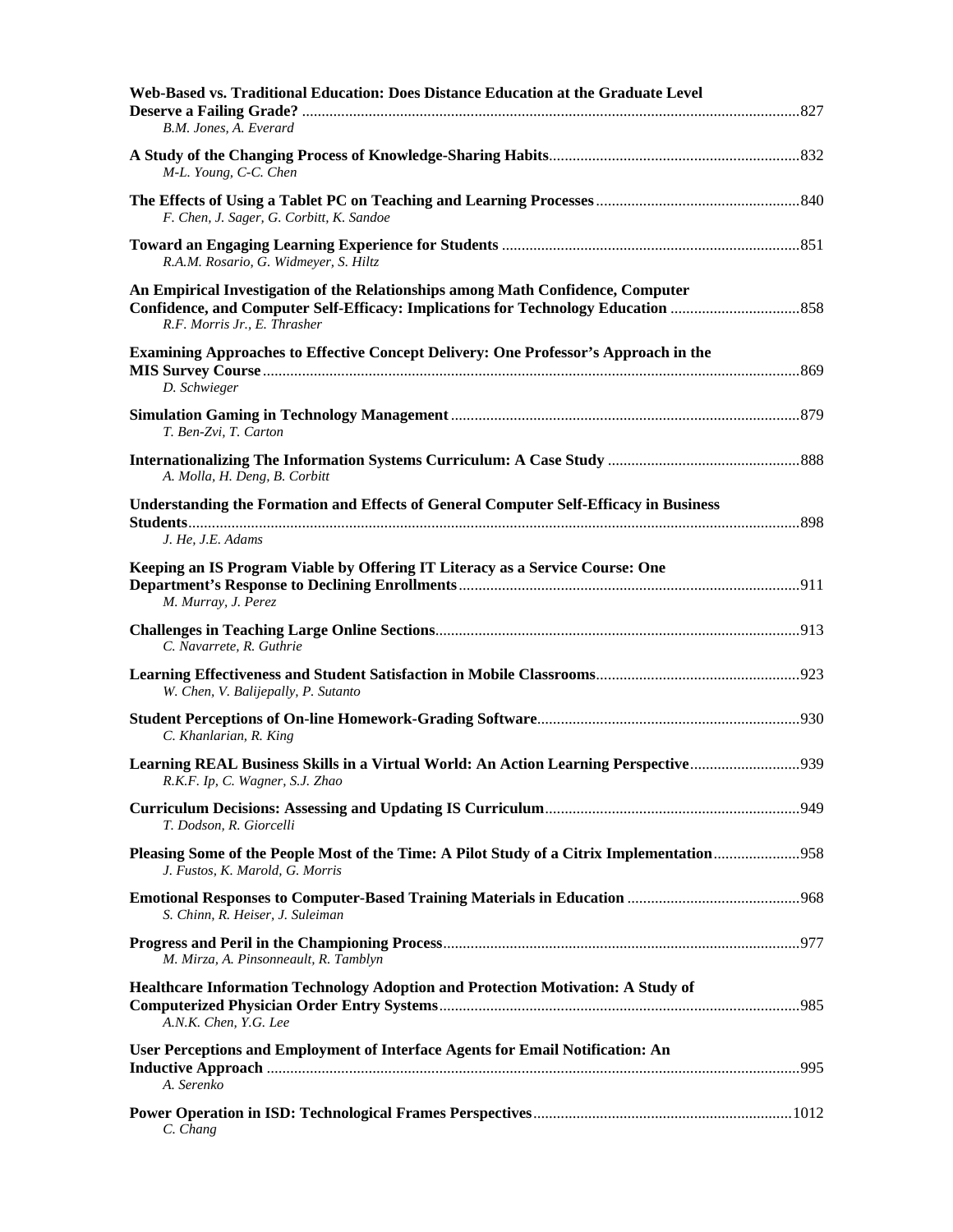| ICT Transformation in China after Its WTO Entry: Lessons from the Tobacco Industry  1023<br>A. Hochstein, Y. Zhu                      |  |
|---------------------------------------------------------------------------------------------------------------------------------------|--|
| Weiwei Tan, Raafat Saade                                                                                                              |  |
| Are Chinese Online Consumers Different? An Investigation of Online Consumer's Repeat<br>H. Dai, R. King                               |  |
| Bottlenecks in the Process of Improving ICT Infrastructure in Developing Countries: A<br>S. Akkaladevi, X. Luo                        |  |
| There All Along? A Preliminary Meta-Analysis of the Moderating Gender Effects in<br>W.N. Sun, M. Aguirre-Urreta, M. Ellis, G. Marakas |  |
| How Personality and Relationship Affect Customers' Adoption of Advanced Self Service<br>S. Berger                                     |  |
| The Impact of the Big Five Personality Traits on the Acceptance of Social Networking                                                  |  |
| P. Rosen, D. Kluember                                                                                                                 |  |
| K. Zhang, C. Cheung, M.K.O. Lee, H. Chen                                                                                              |  |
| E. Brainin                                                                                                                            |  |
| An Empirical Study on the Effect of Attitude toward Change and Computer Self-Efficacy<br>K-Y. Kwahk                                   |  |
| S. Vatanasakdakul                                                                                                                     |  |
| Understanding Music Sharing Behavior in China: Development of an Instrument1148<br>D. Amoroso, P. Dembla, H. Wang, M. Greiner, P. Liu |  |
| A Moral Hazard Perspective on Environmental Uncertainty and IT Governance1158<br>L. Xue, G. Ray, B. Gu                                |  |
| CIO and CEO Heterogeneity, IT Support, and IT Competitiveness in Stable and Unstable<br>G. Bassellier, E. Gagnon, A. Pinsonneault     |  |
| The Moderating Effect of Top Management's Collective Mindfulness on the Relationship<br>S. Khan, D. Mirchandani                       |  |
| <b>Enterprise Systems Education: New Directions &amp; Challenges for the Future 1185</b><br><b>B.</b> Cameron                         |  |
| M. Rohloff                                                                                                                            |  |
| Towards an Economic Justification of Service Oriented Architectures - Measuring the<br>J. vom Brocke, O. Thomas, C. Sonnenberg        |  |
| Towards a Reference Architecture of Intent for Information Systems Strategic Alignment1219<br>R. Woolridge, D. Hale, J. Hale          |  |
| J. Evermann, H. Halimi                                                                                                                |  |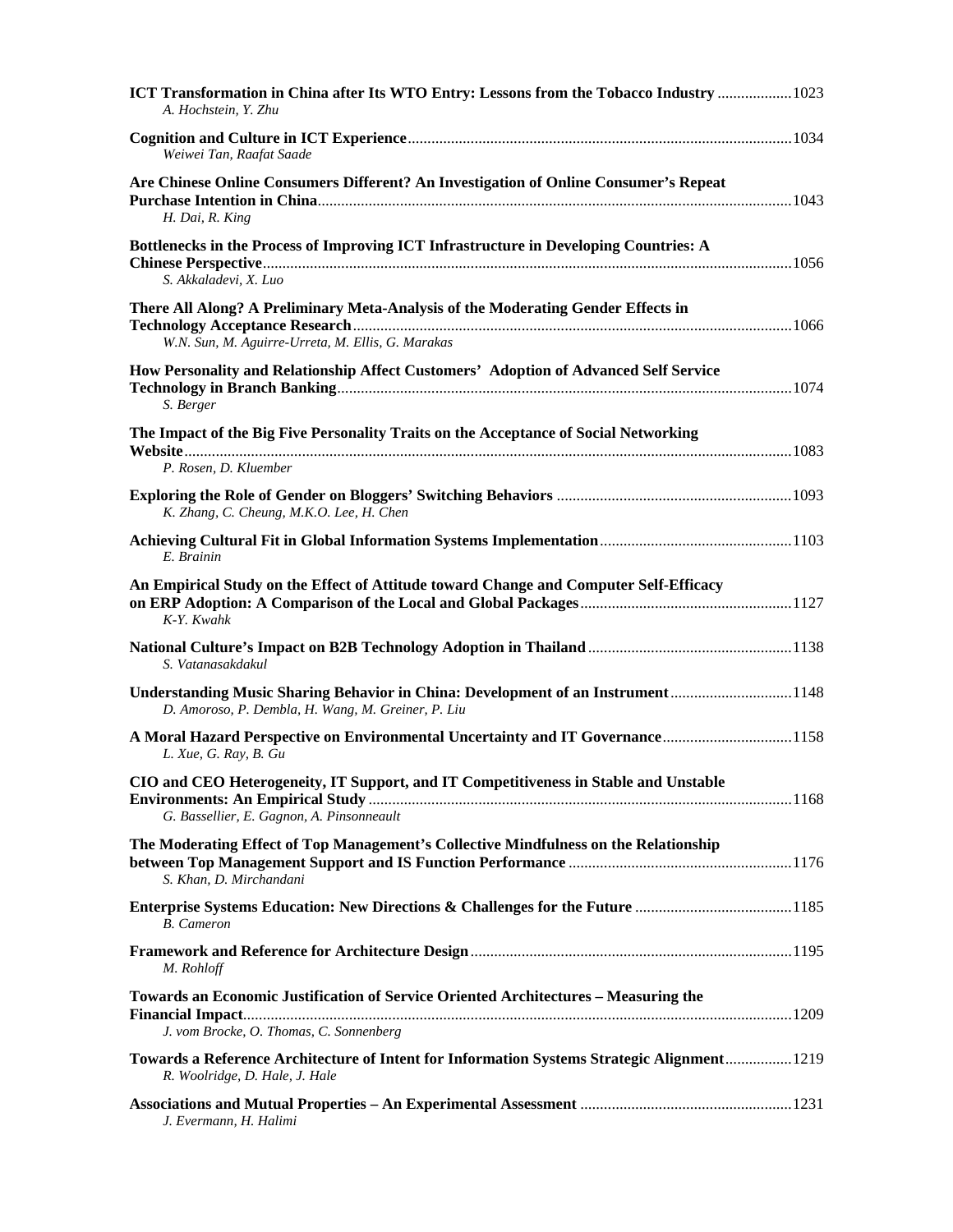| J. Evermann, R. Mistry                                                                                                                 |  |
|----------------------------------------------------------------------------------------------------------------------------------------|--|
| Perceived Evaluability - Development of a Theoretical Model and a Measurement Scale 1255<br>J. Becker, D. Pfeiffer, C. Janiesch        |  |
| Towards the Specification of Digital Content - The Enterprise Content Modeling                                                         |  |
| J. vom Brocke, J Becker, A. Simons, S. Fleischer                                                                                       |  |
| Perceived Risk and Resilience in the Face of Natural Disasters: A Study of Hospital<br>I. Park, R. Sharman, H.R. Rao, S. Upadhyaya     |  |
| <b>Information Sharing and Emergency Services: An Examination using Information</b><br>W.A. Conklin                                    |  |
| L. Zhao, J. Grant, F. Collopy, R. Boland Jr.                                                                                           |  |
| Enablers and Inhibitors of Healthcare Information Technology Adoption: Toward a Dual-<br>A. Bhattacherjee, N. Hikmet                   |  |
| What's the Weather Like? The Effect of Team Climate and Individual Attributes on<br>L. Maruping, M. Magni, L. Caporarello, S. Basaglia |  |
| Contextualizing the Adoption of Electronic Collaboration Tools: System and Team<br>O. Turel, Y. Zhang                                  |  |
| Decision Factors for the Adoption of E-Finance and Other E-Commerce Systems1331<br>F. He, P. Mykytyn                                   |  |
| Linux vs. Windows in the Middle Kingdom: A Strategic Valuation Model for Platform<br>J. Gallagher, Y-M. Wang                           |  |
| Open Source Software Adoption: an Investigation Into Motivations and Amotivations of Users 1352<br>Y. Li, C-H. Tan, H-H. Teo           |  |
| Reconsidering Subjective Norm - A Multilayer-Framework for Modeling Normative<br>A. Eckhardt, S. Laumer, T. Weitzel                    |  |

| Drivers and Inhibitors of SOA Business Value – Conceptualizing a Research Model1372<br>D. Beimborn, N. Joachim, T. Weitzel                         |  |
|----------------------------------------------------------------------------------------------------------------------------------------------------|--|
| P. Schubert                                                                                                                                        |  |
| <b>Experiences while Selecting, Adapting and Implementing ERP systems in SMEs: A Case Study1392</b><br>A. Winkelmann, K. Klose                     |  |
| Inhibiting Factors for Adopting Enterprise Systems in Networks of Small and Medium-<br>M. Schafermeyer, C. Rosenkranz                              |  |
| Towards an Understanding of the Business Value of Business Process Standardization $-A$<br>A. Von Stetten, B. Muenstermann, A. Eckhardt, S. Laumer |  |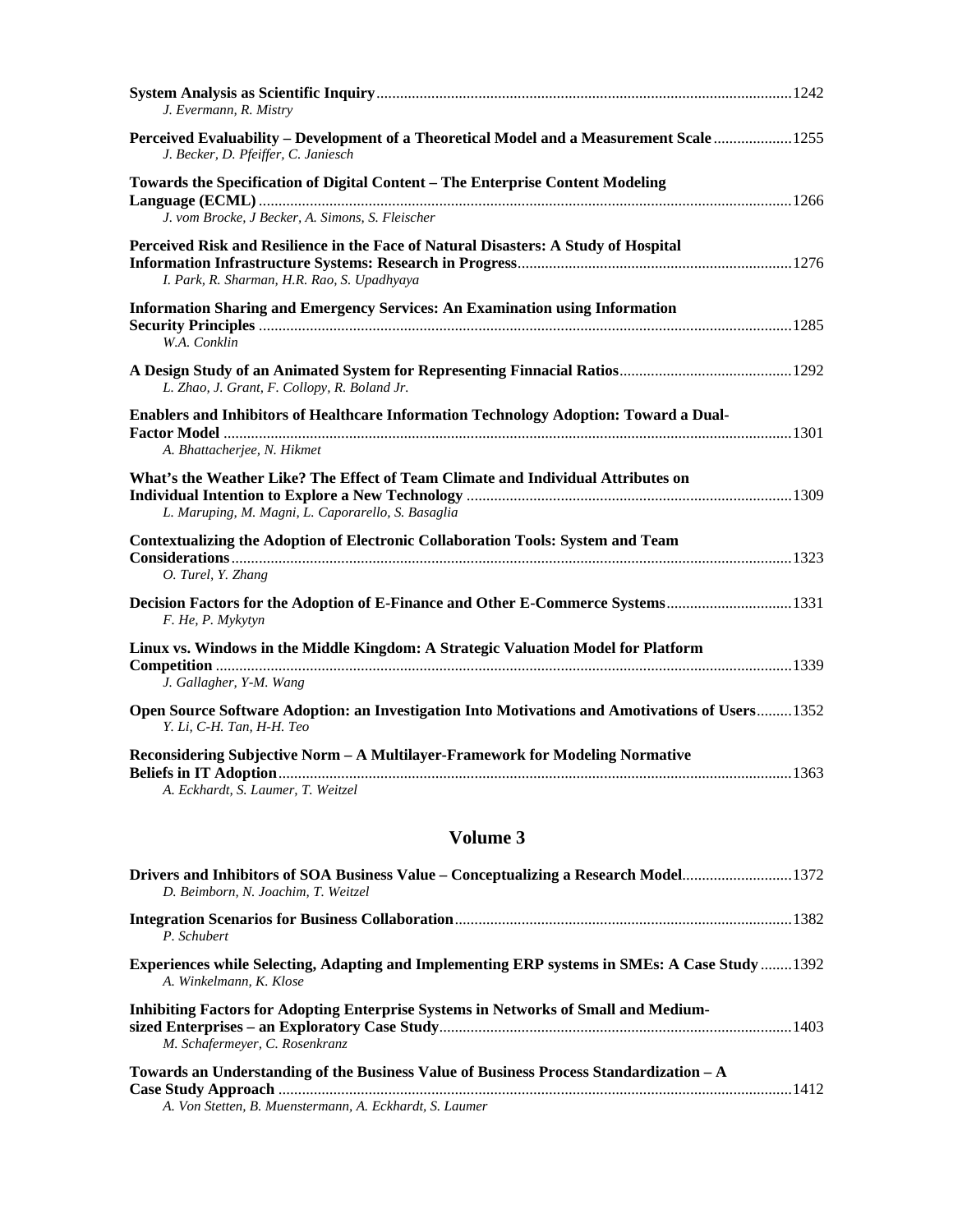| T. Drezner, Z. Drezner                                                                                                                               |  |
|------------------------------------------------------------------------------------------------------------------------------------------------------|--|
| R. Tassabehji, J. Wallace, A. Srivastava                                                                                                             |  |
| K.K.W. Ho                                                                                                                                            |  |
| A Principal-Agent Perspective on ERP Implementation Decisions-An Empirical Analysis<br>L. Wang, J. Zhang, L. Yang, Q. Liao                           |  |
| Organizational and Information Systems Factors in Post-Merger Technology Integration  1464<br>G. Baro, A. Chakrabarti, F. Deek                       |  |
| Real Options: Strategic Technology Migration Options in Wireless Industry 1479<br>$H.J.$ Kim                                                         |  |
| J. Luftman, J. Dorociak, R. Kempaiah, R. Rigoni                                                                                                      |  |
| Business-IS Alignment: Assessment Process to Aligh IT Projects with Business Strategy 1507<br>A. Gutierrez, C. Mylonadis, J. Orozco, A. Serrano      |  |
| K. Krell, S. Matook                                                                                                                                  |  |
| How to Achieve IT Business Alignment? Investigating the Role of Business Process<br>D. Beimborn, R. Hirschheim, F. Schlosser, A. Schwarz, T. Weitzel |  |
| Virtual Community Ventures: Success Drivers in the Case of Online Video Sharing 1533<br>C. Loebbecke, C. Huyskens                                    |  |
| P. Gomber, M. Lutat, A. Wranik                                                                                                                       |  |
| M. Al-Debei, R. El-Haddadeh, D. Avison                                                                                                               |  |
| The Mediating Role of Trust in the Relationship between Online Shopping Experience and<br>M. Kim, C.W. Yoo, C. Rhee, Y.C. Choe                       |  |
| Analysis of Book Resale in Amazon Upgrade Framework: A Game-theory Approach  1573<br>L. Chen                                                         |  |
| B. Wang, B-J. Jiang                                                                                                                                  |  |
| H. Singh                                                                                                                                             |  |
| Information Technology, Improvisation and Crisis Response: Review of Literature and<br>A. Adrot, D. Robey                                            |  |
| X. Fang, S. Chan, J. Brzezinski, C. Nair                                                                                                             |  |
| Online Gaming Adoption in Competitive Social Networks: Combining the Theory of<br>T. Weiss, C. Loebbecke                                             |  |
| Rachel Jones                                                                                                                                         |  |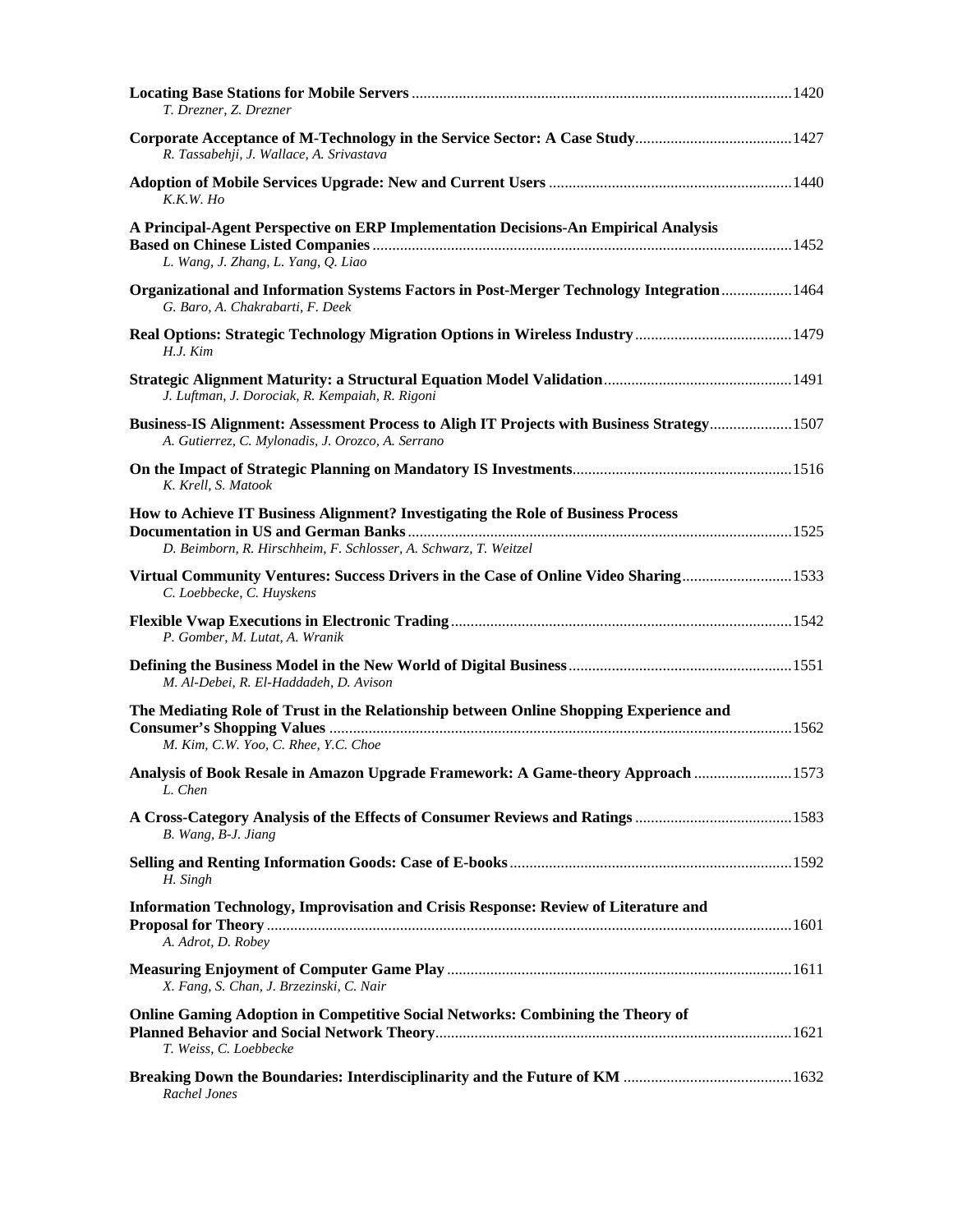| IT and NPD Performance: Unveiling the Mediating Effects of Process Integration and                                                                     |  |
|--------------------------------------------------------------------------------------------------------------------------------------------------------|--|
| S. Addas, A. Pinsonneault                                                                                                                              |  |
| By When Do You Need This Done? Discovering Knowledge Workers' Time Management                                                                          |  |
| D. Wu, K. Passerini, M. Bartolacci                                                                                                                     |  |
| Exploring the Influence of Ethical Norms on Organizational Knowledge Management: An<br>F-C. Tseng, G.F. Wang, Y-J. Fan                                 |  |
|                                                                                                                                                        |  |
| <b>Would You Share? Examining How Knowledge Type and Communication Channel</b><br>P. DiGangi, M. Wasko                                                 |  |
| N. Mehta, D. Hall, T. Byrd                                                                                                                             |  |
| A Business Process Oriented Method of KM Solution Design: the Case of Samsung                                                                          |  |
| P. Baloh, K. Uthicke, G. Moon, C. Jaekwon                                                                                                              |  |
| J. Erickson, J. Brickey                                                                                                                                |  |
| <b>Empowerment of Slum Children in Developing Countries through Information</b><br>V. Vinekar                                                          |  |
| A Content-Based Pricing Model for Municipal and Community Wireless Networks  1717<br>A. Abdelaal, H.H. Ali                                             |  |
| A Dynamic Query-rewriting Mechanism for Rolebased Access Control in Databases  1724<br>J. Jarman, J. McCart, D. Berndt, J. Ligatti                     |  |
| J. Ingalsbe, D. Shoemaker, N. Mead, A. Drommi                                                                                                          |  |
| The Role of Access to Personal Support in Fostering Frequent Information Systems Use  1742<br><b>B.</b> Furneaux                                       |  |
| Factors Affecting Malaysian Accountants' Broadband Adoption and Use Behavior1754<br>M. Selamat, Y. Dwivedi, M. Wahab, M. Samsudin, M. Williams, B. Lal |  |
| A Profile of Research on Adoption and Diffusion of ICT/IT/IS in the                                                                                    |  |
| Y. Dwivedi, M. Williams, A. Dwivedi, B. Lal                                                                                                            |  |
| Internet Access in South African Homes: Factors Influencing Consumer Choice1774<br>I. Brown, B. Letsididi, M. Nazeer                                   |  |
| Facilitating Sensemaking in Organizations through Social Navigation Systems1784<br>J. Wu, A. Pinsonneault                                              |  |
| The Impact of Virtuality on the Flexibility of Virtual Teams in Software Development<br>S. Bakshi, S. Krishna                                          |  |
| Risky Group Decision Making: A Comparative Analysis of FTF and CMC Teams in<br>F. He, P. Mykytyn, J. Pearson, Y. Sheng                                 |  |
| Gender, Media and Leader Emergence: Examining the Impression Management<br>L. Chidambaram, J. Lim, T. Carte                                            |  |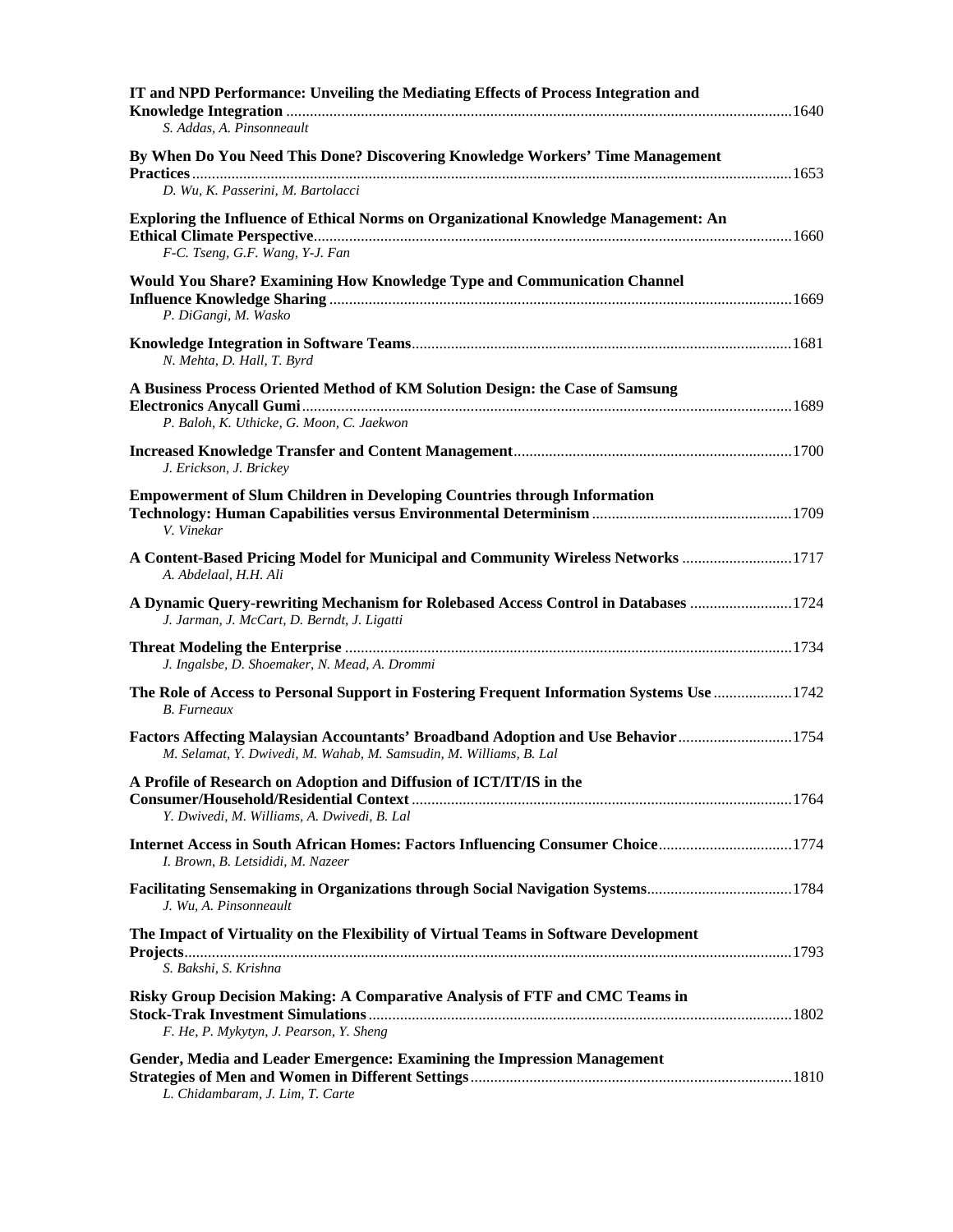| Whose (Partially Distributed) Team Are You On? Interviews about "Us-vs.-Them" in<br>R. Privman, S. Hiltz                                                      |  |
|---------------------------------------------------------------------------------------------------------------------------------------------------------------|--|
| J. Colazo                                                                                                                                                     |  |
| Guangying Hua                                                                                                                                                 |  |
| B. Perez-Mira                                                                                                                                                 |  |
| Mobile User's Privacy Decision Making: Integrating Economic Exchange and Social<br>H. Xu, M. Rosson, J. Carroll                                               |  |
| <b>Efficacy of Privacy Assurance Mechanisms in the Context of Disclosing Health</b><br>G. Bansal, F. Zahedi, D. Gefen                                         |  |
| An Exploratory Study of Bloggers' Information Sharing Behavior: The Role of Online<br>S. Chai, S. Das, H.R. Rao                                               |  |
| R. Chakraborty, R. Rao, V. Sankaranarayanan, S. Upadhyyaya                                                                                                    |  |
| Enabling an Agile Information Supply Chain in Service Oriented Architectures with Web<br>C. Abraham, I. Junglas, M. Willis                                    |  |
| L. Cao                                                                                                                                                        |  |
| A Social Status Perspective of Network Utility over Electronic Channels in Academic<br>K. Sherif, J. Wilcox, J. Song                                          |  |
| S. Weiss                                                                                                                                                      |  |
| D. Sledgianowski, S. Kulviwat                                                                                                                                 |  |
| Information Disclosure by Children in Social Networking - And, What Do the Parents Know?  1947<br>Z. DeSouza, G. Dick                                         |  |
| A. Ortega, F. Bell                                                                                                                                            |  |
| The Business Value of Social Network Technologies: A Framework for Identifying<br>D. Kettles, J.S. David                                                      |  |
| Is There Gold in California Data Mines?: Using Stakeholder Theory to Analyze the<br>J. Fedorowicz, J. Gogan, M. Culnan                                        |  |
| Do We Need Intermediaries in E-Government? Intermediaries to Create a Demand-driven<br>M. Janssen, B. Klievink                                                |  |
| The Appropriation and Enactment of E-government Projects by ICT Professionals: A<br>N. Alghatam                                                               |  |
| <b>Business Process Model-based Evaluation of ICT Investments in Public Administrations 2009</b><br>J. Becker, P. Bergener, S. Kleist, D. Pfeifer, M. Rackers |  |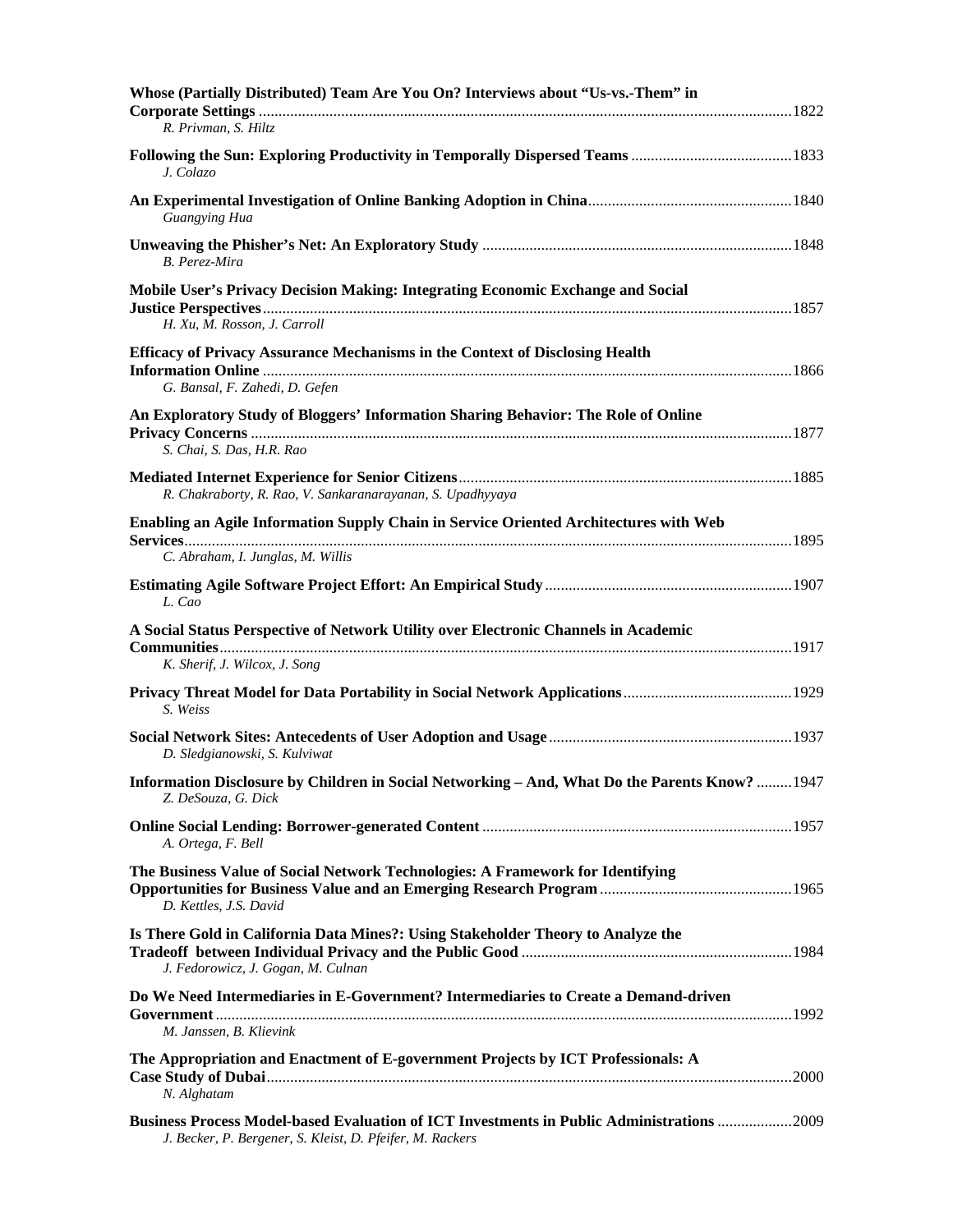| A Preliminary Assessment of the Impact of eGovernment Technologies in Governmental |  |
|------------------------------------------------------------------------------------|--|
|                                                                                    |  |
| G. Leo                                                                             |  |
| Sources of Conflict between Developers and Testers in Software Development: A      |  |
|                                                                                    |  |
| X. Zhang, J. Dhaliwal, M. Gillenson, G. Moeller                                    |  |

| E. Davenport, K. Horton                                                                                                                    |  |
|--------------------------------------------------------------------------------------------------------------------------------------------|--|
|                                                                                                                                            |  |
| T. Hatzakis                                                                                                                                |  |
| A Graph Theoretic Approach for Analysis and Design of Community Wireless Networks 2077<br>A. Abdelaal, H.H. Ali                            |  |
| <b>Information Technology and Business Value: How Complementary IT Usage Platform and</b><br>A. Prasad, J. Heales                          |  |
| A Methodological Examination of Empirical Research on Information Systems Success:<br>N. Urbach, S. Smolnik, G. Riempp                     |  |
| S. Kanungo, S. Prasad, V. Jain                                                                                                             |  |
| Simulation of Automated File Migration in Information Lifecycle Management2118<br>L. Turczyk, C. Frei, M. Behrens, N. Liebau, R. Steinmetz |  |
| S. Lanzinner, J. Leimeister, H. Krcmar                                                                                                     |  |
| Understanding the Information Technology Innovation Impact on Firm Performance: An<br>M. Ko. J. Clark                                      |  |
| N. Roztocki, H. Weistroffer                                                                                                                |  |
| J-H. Lim, T. Stratopoulos                                                                                                                  |  |
| E. Rubin, A. Rubin                                                                                                                         |  |
| J. Becker, S. Seidel, F. Muller-Wienbergen, A. Winkelmann                                                                                  |  |
| A. Bajaj, R. Russell                                                                                                                       |  |
| Value-oriented Process Modeling - Towards a Financial Perspective on Business Process<br>J. vom Brocke, J. Mendling, J. Recker             |  |
| Paradigm and Pluralism: Using Theory from Occupational Sociology and the Sociology of<br>M. Somers                                         |  |
| Information Systems and Decision Quality: Lessons from Information Economics and<br>F. Wall                                                |  |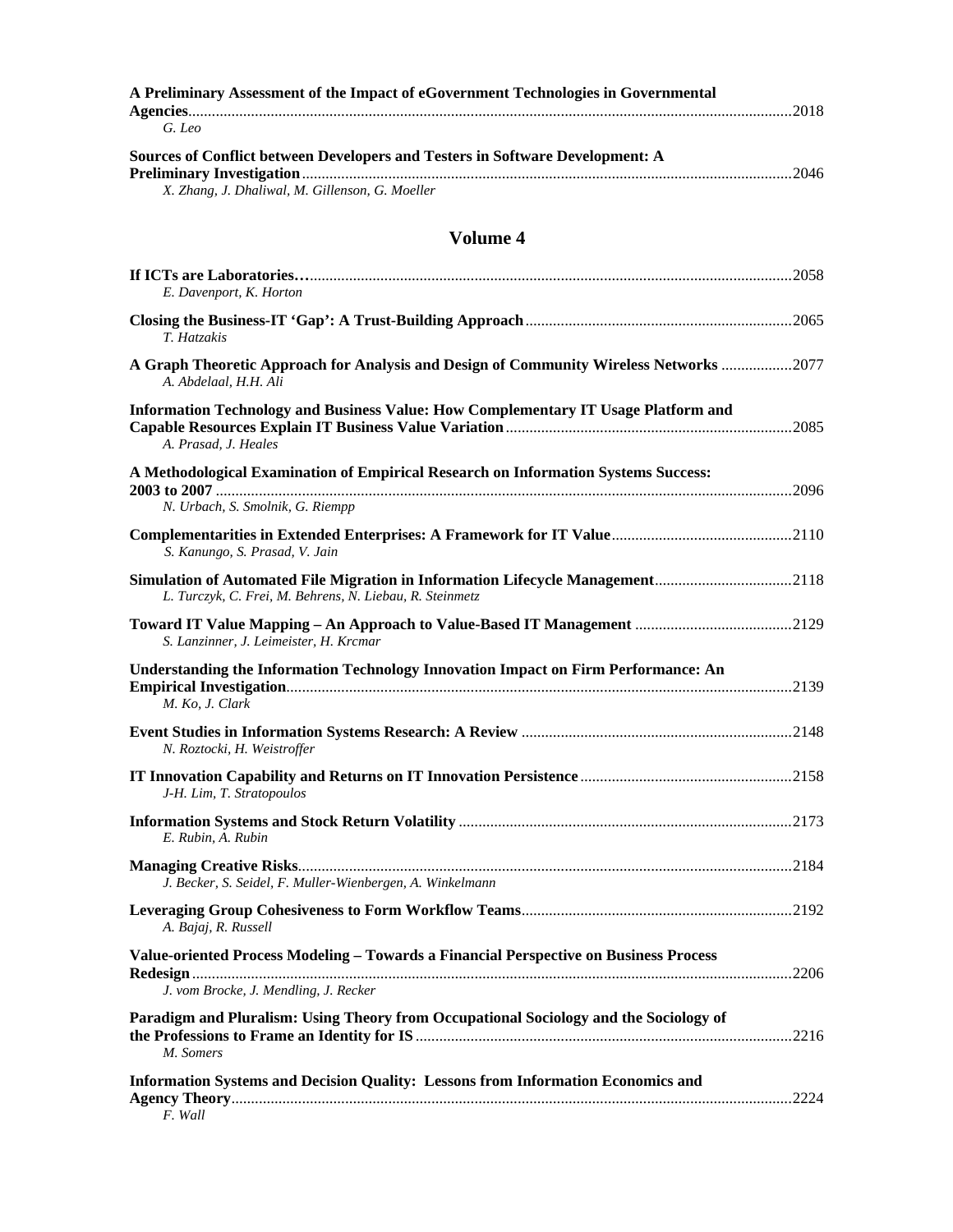| A. Miede, N. Repp, J. Eckert, R. Steinmetz                                                                                                                                                 |  |
|--------------------------------------------------------------------------------------------------------------------------------------------------------------------------------------------|--|
| G. Lewis                                                                                                                                                                                   |  |
| B2B Online Reverse Auctions and the Future of Information Systems as the Discipline of<br>M. Charki, N. Charki                                                                             |  |
| A. Hoffmann, W. Behrmann                                                                                                                                                                   |  |
| The Hirsch Family of Bibliometric Indices As an Improved Measure of is Academic<br>M. Cuellar, H. Takeda, D. Truex                                                                         |  |
| M. Gillenson, T. Stafford                                                                                                                                                                  |  |
| M. Radmacher                                                                                                                                                                               |  |
| e-Accessibility: Making the Web Accessible to the Visually Impaired Persons2302<br>S. Ferreira, D. Silveira, M. Chauvel, M. Ferreira                                                       |  |
| A Meta-analytic Review of More than a Decade of Research on General Computer Self-<br>C. Posey, Y. Liu, B. Fuller                                                                          |  |
| The Effect of Background Music-induced Arousal on Online Consumer Search Behavior:<br>X. Lingling, K. Haur, C. Chuan                                                                       |  |
| Why and When Will Banner Blindness Occur? An Analysis Based on the Dual Processing<br>Y. Sun, K.H. Lim, J.Z. Peng, C. Jiang, X. Chen                                                       |  |
| The Importance of "who" and "what" in Interruption Management: Empirical Evidence<br>S. Grandhi, N. Laws, B. Amento, Q. Jones                                                              |  |
| A. Luse, S. Vidrio-Baron, B. Mennecke, A. Townsend                                                                                                                                         |  |
| <b>Online Form Complexity Assessment for Developing Assistive Technologies2351</b><br>T. Elliman, A. Money, L. Lines, S. Fernando                                                          |  |
| Understanding and Managing Website Information Content: The WICS Method2360<br>J. Hasley, D. Gregg                                                                                         |  |
| S. Djamasbi, T. Tullis, M. Siegel, D. Capozzo, R. Groezinger, F. Ng                                                                                                                        |  |
| K. Basoglu, M. Fuller                                                                                                                                                                      |  |
| The Impact of Structural Embeddedness on Perceived Trust on Alternative Trading<br>Systems, Trading Cost, and Access to Information in the Fixed-Income Market2393<br>G. Bhandari, J. Siam |  |
| The "Love of Art" vs. Website Design: An Application of Bourdieu's Theory in Online<br>J. Pallud, D. Straub                                                                                |  |
| Introduction of a Coding Scheme of the Source and Target in Appropriation Moves 2409<br>D. Miller                                                                                          |  |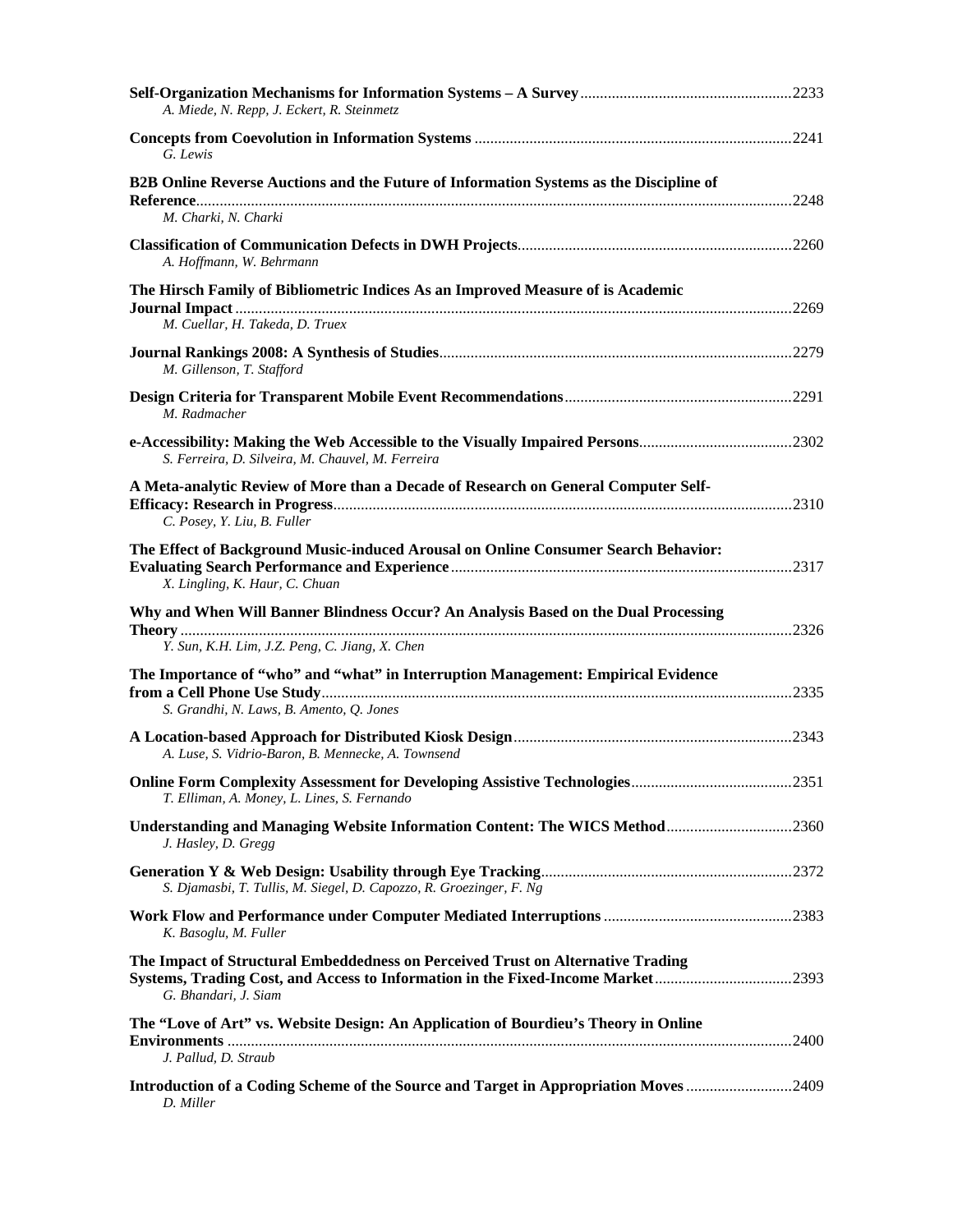| Using Actor Network Theory to Interpret the Introduction of Information Systems within<br>L. Brooks, G. Fitzgerald, C. Atkinson             |  |
|---------------------------------------------------------------------------------------------------------------------------------------------|--|
| C.W. Yoo, M. Kim, Y. Choe, V. Tuan                                                                                                          |  |
| W. Bonner                                                                                                                                   |  |
| J. Kokemuller, H. Kett, O. Hoss, A. Weisbecker                                                                                              |  |
| S. Deibert A. Heinzl, F. Rothlauf                                                                                                           |  |
| Prototypical Implementation of an Intermediary Platform for Context-sensitive Mobile<br>A. Albers, C. Kahl                                  |  |
| Supporting Global Software Development with Web2.0 Technologies - Insights from an<br>A. Benlian, T. Hess                                   |  |
| J. Persson, I. Aaen, L. Mathiassen                                                                                                          |  |
| Leadership and Trust in Partially Distributed Software Development Teams 2502<br>L. Plotnick, S. Hiltz, R. Ocker, A. Rutkowski, M. Rosson   |  |
| J. Goldstein, M. Benaroch, A. Chernobai                                                                                                     |  |
| Moving Towards Information System Security Accreditation within Australian State<br>S. Smith, R. Jamieson, D. Bunker, D. Winchester         |  |
| An Open Reference Framework For Enterprise Information Security Risk Management<br>M. Saleh, A. Alfantookh, J. Mellor, S. Bakry             |  |
| H. Ngo, X. Wu, P.D. Le, C. Wilson                                                                                                           |  |
| O. Jorns, G. Quirchmayr                                                                                                                     |  |
| Managing of Information Systems Risks in Extended Enterprises: The Case of Outsourcing2556<br>B. Schlaak, S. Dynes, L. Kolbe, R. Schierholz |  |
| How Users Respond to Authentication Methods A Study of Security Readiness2567<br>J. Sun, P. Ahluwalia                                       |  |
| Do People Trust Facebook as a Technology or as a "Person"? Distinguishing Technology<br>N. Lankton, D. McNight                              |  |
| S. Sasidharan, G. Dhanesh                                                                                                                   |  |
| Trust and Satisfaction As the Relational Outcomes of Perceived Usefulness in B2C Online<br>M. Mantymaki, R. Raitoharju                      |  |
| The Role of Trust in the Intention to Use Feedback from Reputation Systems 2604<br>S. Vannoy, A. Nath, L. Iyer                              |  |
| S. Dasgupta, L. Amey                                                                                                                        |  |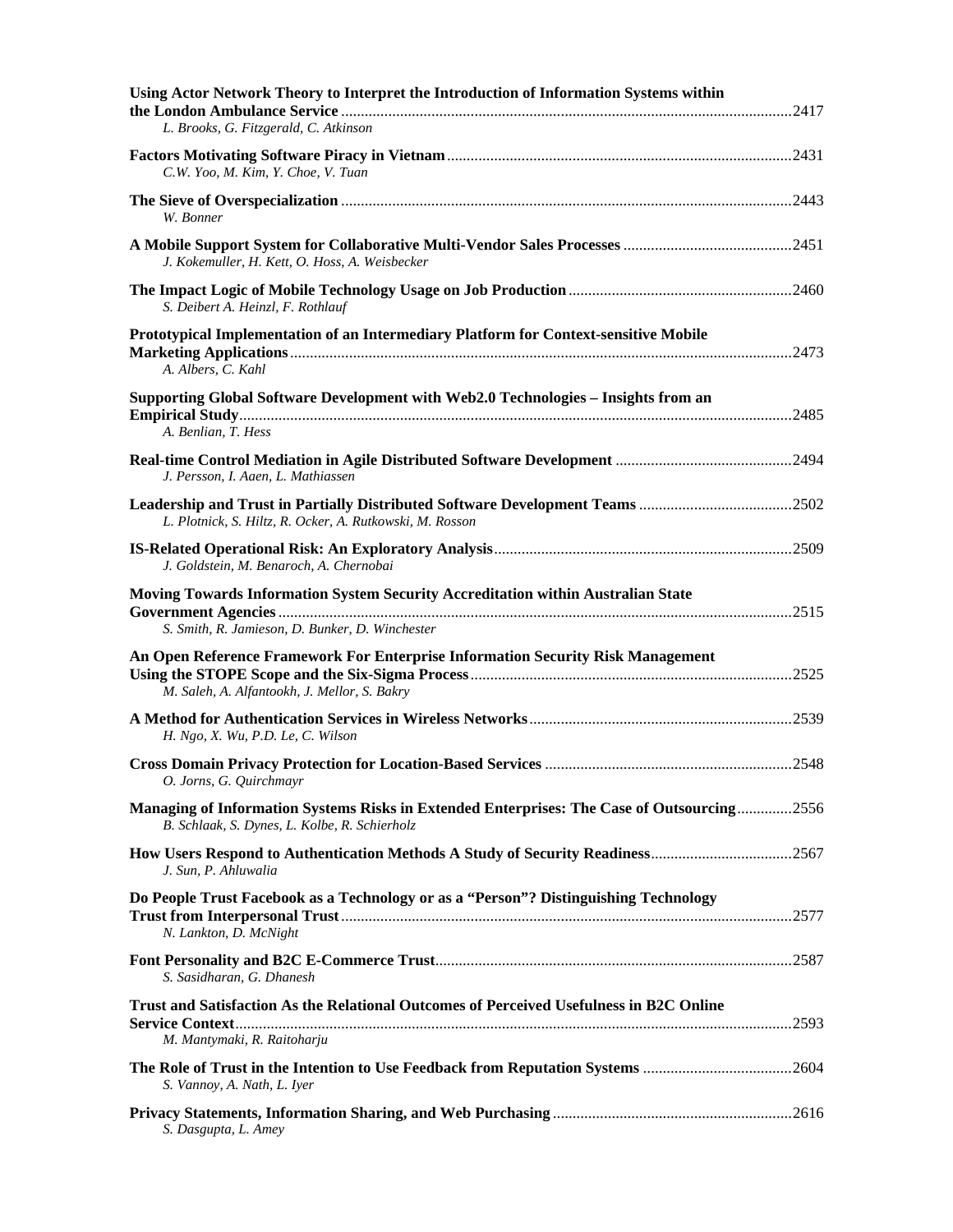| The Impact of IT Structure and Firm Interdependency on Relational Rents in Innovation<br>P. Gangi, A. Bush                                                                       |  |
|----------------------------------------------------------------------------------------------------------------------------------------------------------------------------------|--|
| <b>E-collaboration Systems in Virtual Organizations – Recommendations for Tool Support</b><br>K. Reimer, N. Vehring                                                              |  |
| A. Tay                                                                                                                                                                           |  |
| S. Pant, A. Chatterjee                                                                                                                                                           |  |
| Good Works and Networks: Information System as Nexus for the Promotion of<br>Sustainable Community Development manufactured and the community of 2666<br>N. Ramiller, M. Pullman |  |
| Because Excel will Mind Me! The State of Constituent Data Management in Small<br>H. West, G. Green                                                                               |  |
| A Leadership Knowledge Management Model for E-Government: A Preliminary<br>X. Zhang, V. Prybutok, S. Ryan, J. Sharp                                                              |  |
| Social Inclusiveness of Electronic Public Service Delivery in Germany -A Quantitative<br>J. Becker, P. Bergener, Bjorn Niehaves, M. Rackers                                      |  |
| F. Holder, A. Pidduck                                                                                                                                                            |  |
| T. Matheis, J. Ziemann, D. Schmidt, M. Wimmer, P. Loos                                                                                                                           |  |
| M. Williams, Y. Dwivedi                                                                                                                                                          |  |
| R. Joseph, P. Jeffers                                                                                                                                                            |  |

| J. Vilchis, R. Sandoval-Almazan                                                                                                |  |
|--------------------------------------------------------------------------------------------------------------------------------|--|
| O. Turel, A. Serenko, N. Bontis                                                                                                |  |
| T. Hansen, P. Loos                                                                                                             |  |
| G. Mangalaraj, C. Amaravadi                                                                                                    |  |
| Mobile Computing Trends in IS Research: An Inductive Categorization Analysis2784<br>Y. Yu, A. Datta, D. Ladd, S. Sarker        |  |
| K. Krenn, P. Windolf                                                                                                           |  |
| Social Network and Content Analysis: An Integrated Methodology to Investigate a Global<br>M. DeMaggio, F. Grippa, G. Passiante |  |
| P. Kazienko, K. Musial, T. Kajdanowicz                                                                                         |  |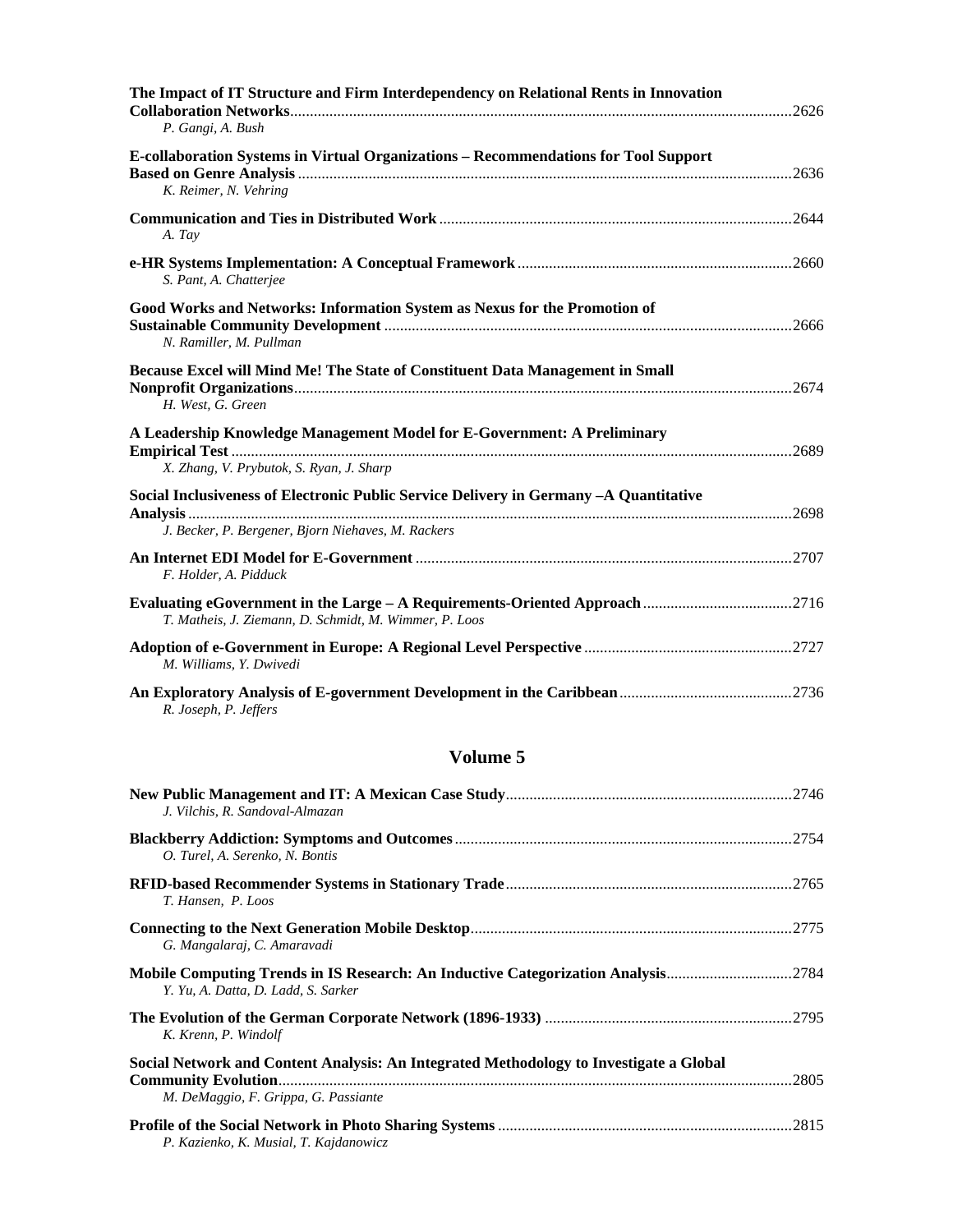| H. Kim, G. Barnett                                                                                                                    |  |
|---------------------------------------------------------------------------------------------------------------------------------------|--|
| Studying Community Dynamics with an Incremental Graph Mining Algorithm2836<br>T. Flakowski, A. Barth, M. Spiliopoulou                 |  |
| D. Olguin, A. Pentland                                                                                                                |  |
| S. Alter                                                                                                                              |  |
| Fit between IT Outsourcing Supplier Sourcing Capabilities and Organizational Structure:<br>A. Plugge, H. Bouwman                      |  |
| Service Consumer Model: Understanding and Describing Consumers for New Service<br>A. Hochstein, W. Brenner, B. Schindholzer           |  |
| Modeling, Customer-Specific Configuration and Calculation of Value Bundles 2890<br>J. Becker, D. Beverungen, R. Knackstedt, O. Muller |  |
| M. Lin, W. Jank                                                                                                                       |  |
| A Matching Algorithm for Selecting Web Services Based on Non-Functional Features2915<br>S. Elnaffar                                   |  |
| K. Grant, G. Spinelli, P. Duncan, R. Hackney, D. Edgar                                                                                |  |
| Developing the Concept of Individual IT-Culture: The Spinning Top Metaphor2940<br>I. Walsh, H. Kefi                                   |  |
| The Role of IT Culture in IT Management: Searching for Individual Archetypal IT<br>I. Walsh, H. Kefi                                  |  |
| M. Newman                                                                                                                             |  |
| Teenagers' Elective Use of Computer Technology in Middle and High Schools: The Role of<br>S. Vilvovsky, J.Fedorowicz, A. Golibersuch  |  |
| J. Shen, L. Eder                                                                                                                      |  |
| R. Hooker, D. Paradice                                                                                                                |  |
| A. Dannecker, S. Richter, U. Lechner, N. Dressner, S. Fabisch, A. Ilsemann                                                            |  |
| A. Tewary, P. Kosalge, J. Motwani                                                                                                     |  |
| E-Transcript Web Services System Supporting Dynamic Conversion Between XML and EDI3036<br>M. Kwak, W. Kang, G. Leroy, S. Chatterjee   |  |
| Knowing A Few Rules Doesn't Mean You Can Play the Game: The Limits of "Best"<br>P. Devadoss, M. Chiasson, R. Fuente                   |  |
| <b>Exploring Different Roles of Information Technology for Increasing Productivity:</b><br>J. Moon, S. Jo, H-K. Lee, S-O. Kwon        |  |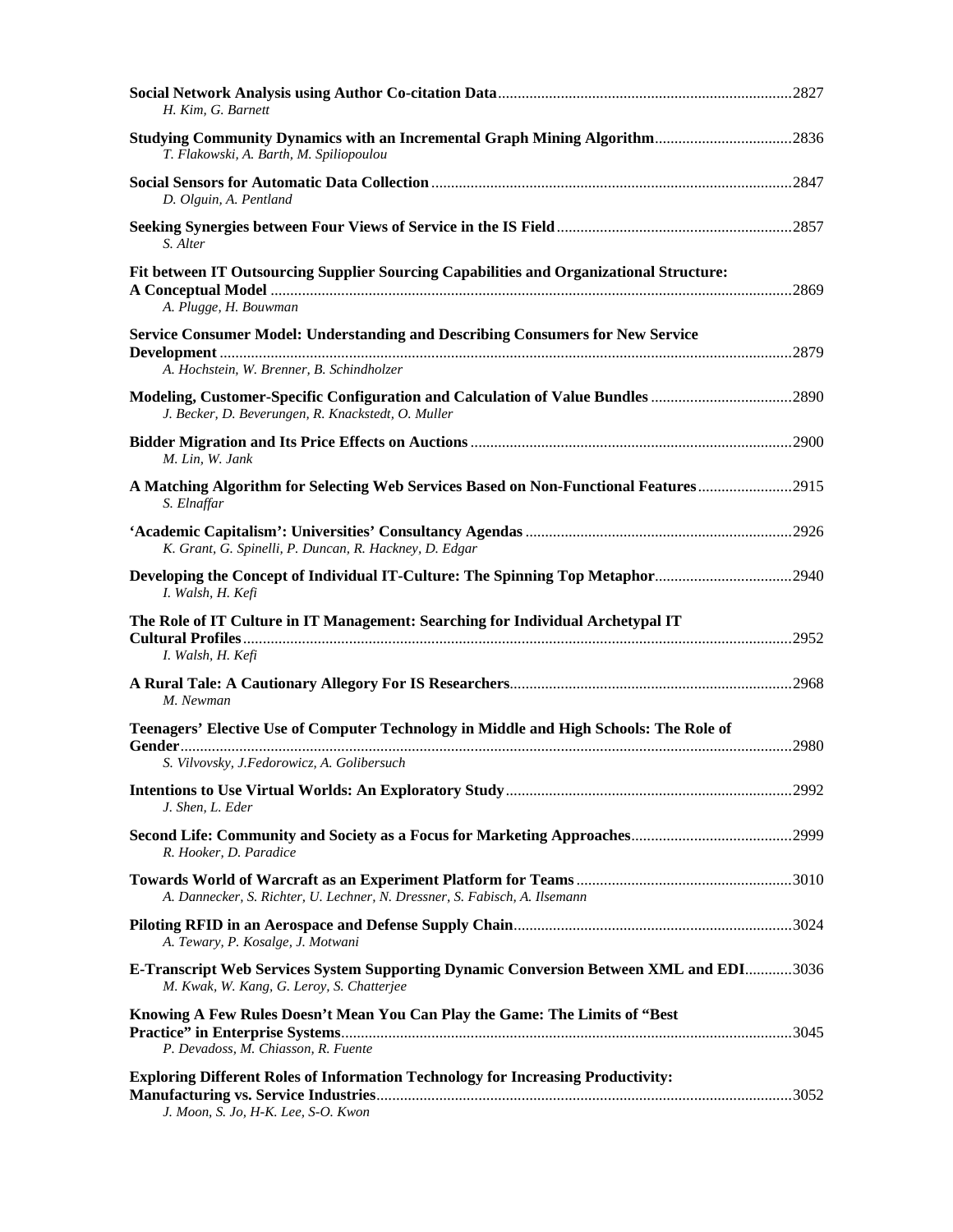| L. Sayeed, S. Gill                                                                                                                                                                                         |
|------------------------------------------------------------------------------------------------------------------------------------------------------------------------------------------------------------|
| D. Saab                                                                                                                                                                                                    |
| A Preliminary Investigation of the Moderating Affects of National Culture and Regulation<br>on the Relationship between Innovation and Performance of Information Service Firms 3081<br>K. Bagchi, P. Kirs |
| A Conceptual Model for Explaining Violations of the Information Security Policy (ISP): a<br>K. Alshare, P. Lane                                                                                            |
| X. Fang, T. Rajkumar                                                                                                                                                                                       |
| An Investigation into the Relationship between Gender Perception of Computing,<br>Computer Self-efficacy, and Anxiety: Comparison between the US and India3105<br>K. Laosethakul, T. Leingpibul            |
| M. Ali, L. Brooks                                                                                                                                                                                          |
| Project Management Techniques for Managing Cross-Cultural Differences in IT Offshore<br>M. Prifling, R. Gregory, R. Beck                                                                                   |
| A Bayesian-Decision Analysis Framework for the Financial Evaluation of Automatic<br>P. Pendharkar                                                                                                          |
| N. Rahman                                                                                                                                                                                                  |
| The Effect of Individual Differences, Tasks, and Decision Models on User Acceptance of<br>Y. Liu, A. Chen                                                                                                  |
| A New Method for Conflict Resolution Based on Multiagent Reinforcement Learning<br>D. Li, Ju Jiang, H. Gong, J. Liu, B. Jiang                                                                              |
| How the Web Influences the Way We Perceive and Evaluate Goods: An Exploratory Study 3166<br>Y. Wan, M. Nakayama, N. Sutcliffe                                                                              |
| <b>Exploring the Relationship Between Knowledge Management and Organizational</b><br>A. Sharif, Z. Irani                                                                                                   |
| W. Landrum, J. Huscroft, T. Peachey, D. Hall                                                                                                                                                               |
| A. Deokar, O. El-Gayar, N. Taskin, R. Aljafari                                                                                                                                                             |
| Adoption of Information Technology by Micro-enterprises: Insights from a Rural Community 3203<br>S. Qureshi, M. Kamal, T. Good                                                                             |
| Acculturation to the Global Culture, Ethnic Identification and the Adoption of Social<br>R. Ayouby, A. Croteau                                                                                             |
| A Model for Understanding Success of Virtual Community Management Teams3224<br>C. Rosenkranz, C. Feddersen                                                                                                 |
| A Service Integration Model of Value Creation: A Study of Commercial Online<br>J. Cai, L. Qiu, F. Ren                                                                                                      |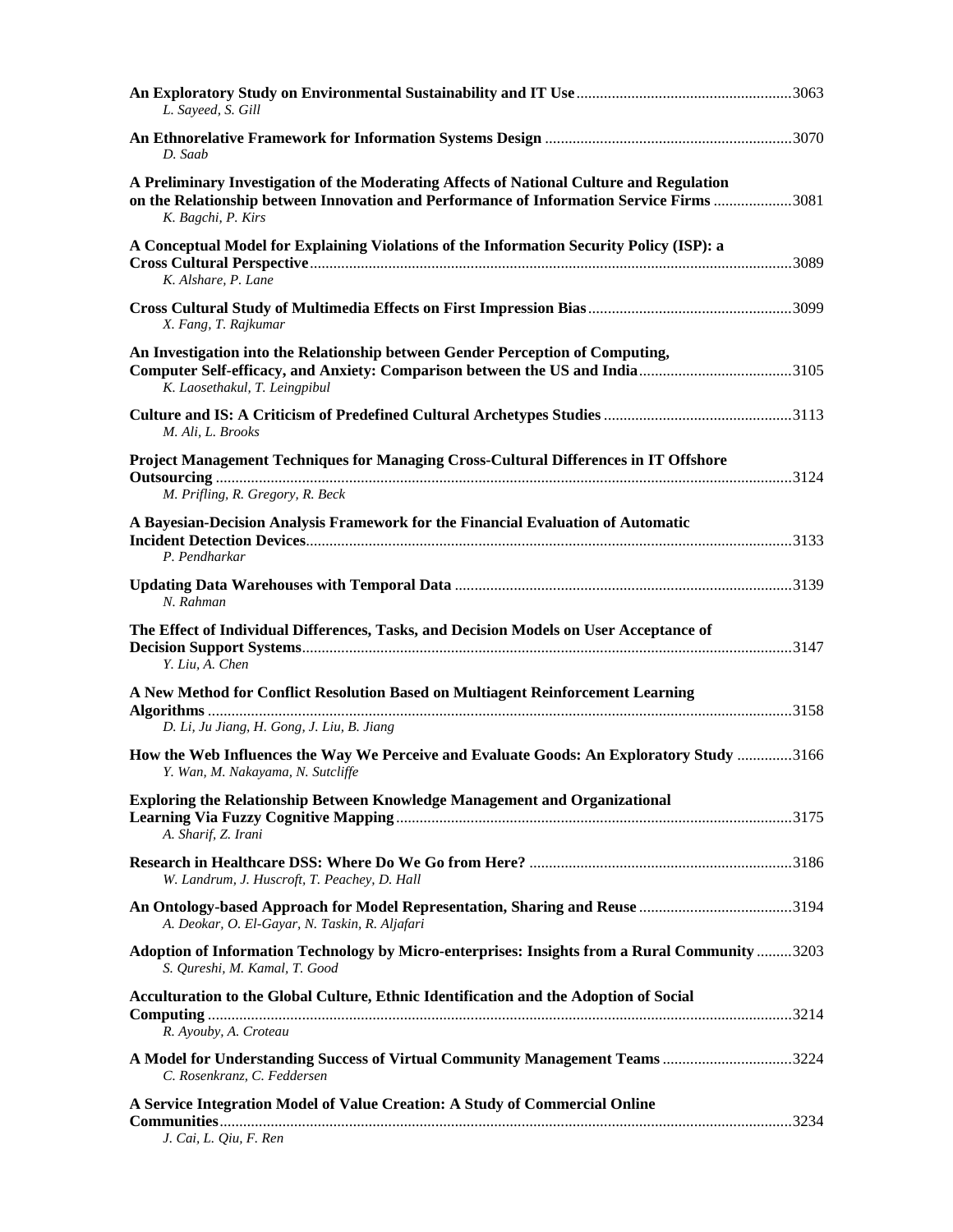| Online Consumer Reviews: Does Negative Electronic Word-of-Mouth Hurt More?3242<br>C. Cheung, M.K.O. Lee                                          |  |
|--------------------------------------------------------------------------------------------------------------------------------------------------|--|
| A. Abuelmaatti, Y. Rezgui                                                                                                                        |  |
| Antecedents of Behavioral Intention of Virtual Community Participation: An Empirical Study3261<br>H. Li, V. Lai                                  |  |
| Economics of Virtual Communities – The Case of the Berlin Stock Exchange3270<br>J. vom Brocke, C. Sonnenberg, C. Lattemann, S. Stieglitz         |  |
| The Benefits of Unexpected Informal Customer Support from Vendors in Online Communities3281<br>Y. Merin, W. Wang                                 |  |
| From Dichotomy to Ambidexterity: Transcending Traditions in Software Management 3289<br>N. Napier, L. Mathiassen, D. Robey                       |  |
| Requirement Prioritization Decision Factors for Agile Development Environments 3298<br>G. Hoff, A. Fruhling, K. Ward                             |  |
| <b>Integrating Lightweight Systems Analysis into the Unified Process by Using Service</b><br>X. Tan, S. Alter, K. Siau                           |  |
| Systems Analysis Using the Transtheoretical Model of Behavioral Change: Encouraging<br>M. Benton, M. Tremaine                                    |  |
| Understanding Use Cases: Harnessing the Power of Narratives to Comprehend Application<br>M. Hvalshagen, V. Khatri, R. Venkataraman               |  |
| The Impact of Operating System Obsolescence on the Life Cycle of Distributed Systems 3336<br>H. Mattord, T. Bandyopadhyay                        |  |
| The Overreliance on Analyst Experience in the Selection of Requirements Elicitation<br>R. Fuller, C. Davis                                       |  |
| J. Jewer, K. McKay                                                                                                                               |  |
| Application of Domain Ontology for Decision Support in Medical Emergency Coordination 3364<br>F. Sujanto, F. Burstein, A. Ceglowski, L. Churilov |  |
| R. Chen, R. Sharman, H. Rao, S. Upadhyaya                                                                                                        |  |
| Using Biometric Authentication to Improve Fire Ground Accountability: An Assessment<br>D. Carpenter, A. McLeod Jr., J. Clark                     |  |
| A Model of Error Propagation in Satisficing Decisions and its Application to Database<br>I. Gelman                                               |  |
| A Framework for Classification of the Data and Information Quality Literature and<br>M. Neely, J. Cook                                           |  |
| Towards a Semantic Data Quality Management - Using Ontologies to Assess Master Data<br>J. Becker, M. Matzner, O. Muller, A. Winkelmann           |  |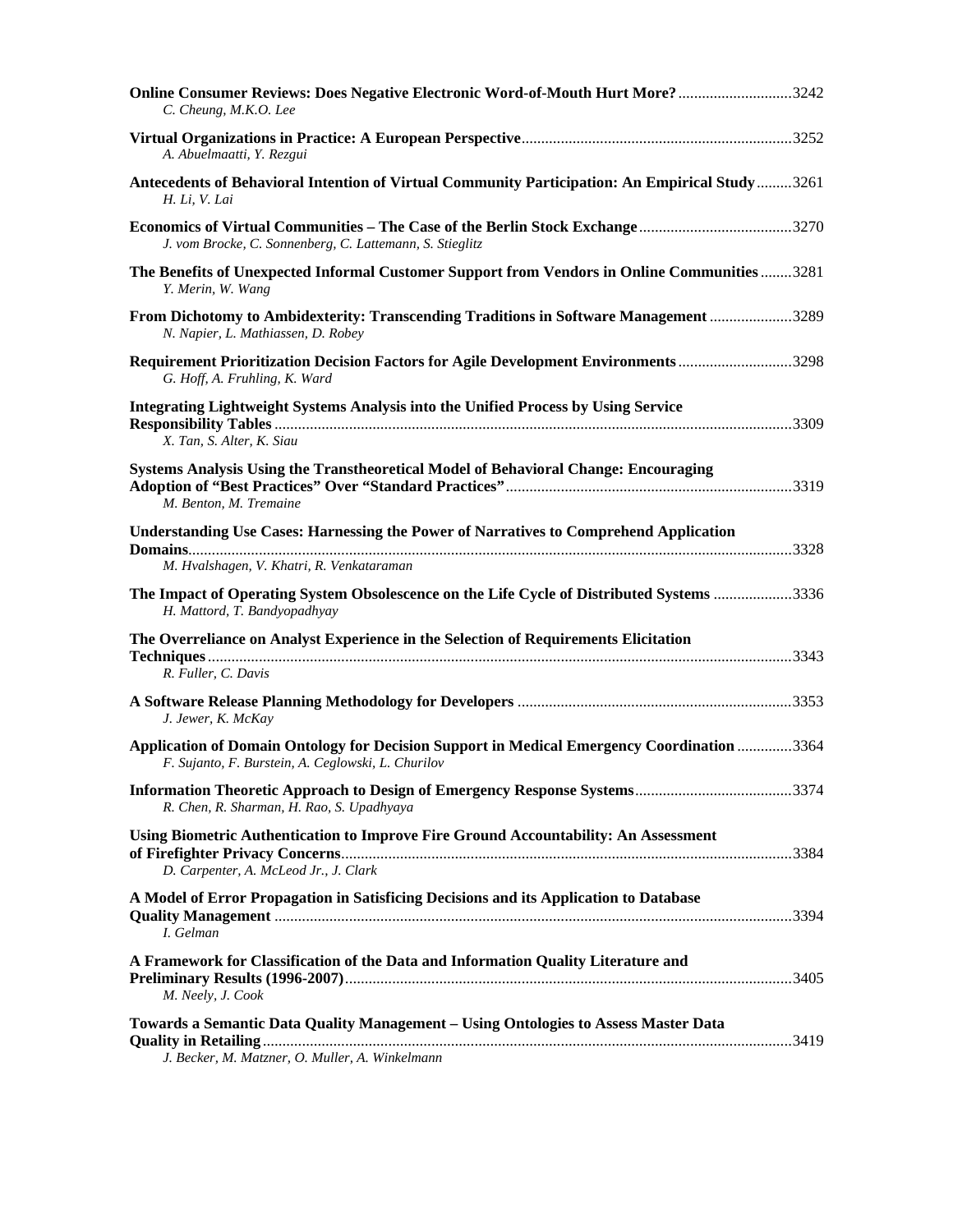| The Economic Sciences and the Information Age: Lessons from the Nobel Laureates3430<br>P. Alexander, J. Alexander                                                                                                                                                                                           |  |
|-------------------------------------------------------------------------------------------------------------------------------------------------------------------------------------------------------------------------------------------------------------------------------------------------------------|--|
| <b>Impacts of Social Network Structure on Knowledge Sharing in Open Source Software</b><br>Y. Long, K. Siau                                                                                                                                                                                                 |  |
| Open Source Software in Complex Domains: Current Perceptions in the Embedded<br>B. Lundell, B. Lings, A. Syberfeldt                                                                                                                                                                                         |  |
| <b>Toward a Theory of Socialization in Open Source Software Communities: A Symbolic</b><br>J. Devan, D. DiTullio                                                                                                                                                                                            |  |
| Lessons Learned from the Development and Marketing of Mozilla Firefox Browser3464<br>L. Jin, B. Robertson                                                                                                                                                                                                   |  |
| A Cooperative Analysis Framework for Investment Decisions in Community Source<br>M. Liu, D. Zeng, J. Zhao                                                                                                                                                                                                   |  |
| A Comparison of Evaluation Networks and Collaboration Networks in Open Source<br>D. Hu, J. Zhao                                                                                                                                                                                                             |  |
| Uma Análise do Nível de Maturidade do Alinhamento Estratégico entre Negócio e<br>A. Brodbeck, E. Rigoni, N. Hoppen                                                                                                                                                                                          |  |
| <b>Evaluation of Information Technology Business Value: Review theoretical and Initial</b><br>M. Neto, F. Viana, M. Anez                                                                                                                                                                                    |  |
| Factores que Influyen la Decisión de Tecnologías de Información"Outsource" 3513<br>L. Flores, C. Navarrete, J. Gomez                                                                                                                                                                                        |  |
| Orientação do Alinhamento Estratégico entre Negócio e Tecnologia de Informação: uma<br>E. Tonollli, A. Brodbeck                                                                                                                                                                                             |  |
| El Impacto del Adiestramiento, Habilidades en Tecnología de la Información y Gerencia<br>de Proyectos en el Éxito de Implementaciones de Sistemas Integrados de Planificación de<br>Recursos Empresariales (ERP) en la Pequeña y Mediana Empresa: Una investigación<br>M. Maldonado, M. Santana, O. Lorenzo |  |
| C. Bonina, M. Illa                                                                                                                                                                                                                                                                                          |  |
| Una Experiencia de Vinculación entre un Programa Académico, las Necesidades de la<br>M. Mejia, J. Incera, M. Conway                                                                                                                                                                                         |  |
| J. Reynoso, M. Sandoval                                                                                                                                                                                                                                                                                     |  |
| Análisis de los Roles De Liderazgo en la Implementación de Sistemas Empresariales<br>N. Sanchez, P. Santiago, J. Mendoza, J. Martinez-Herrejon                                                                                                                                                              |  |
| <b>Identity Meanings and Online Interactions of Hybrid Transnational Communities of</b><br>E. Hueta, C. Navarrete                                                                                                                                                                                           |  |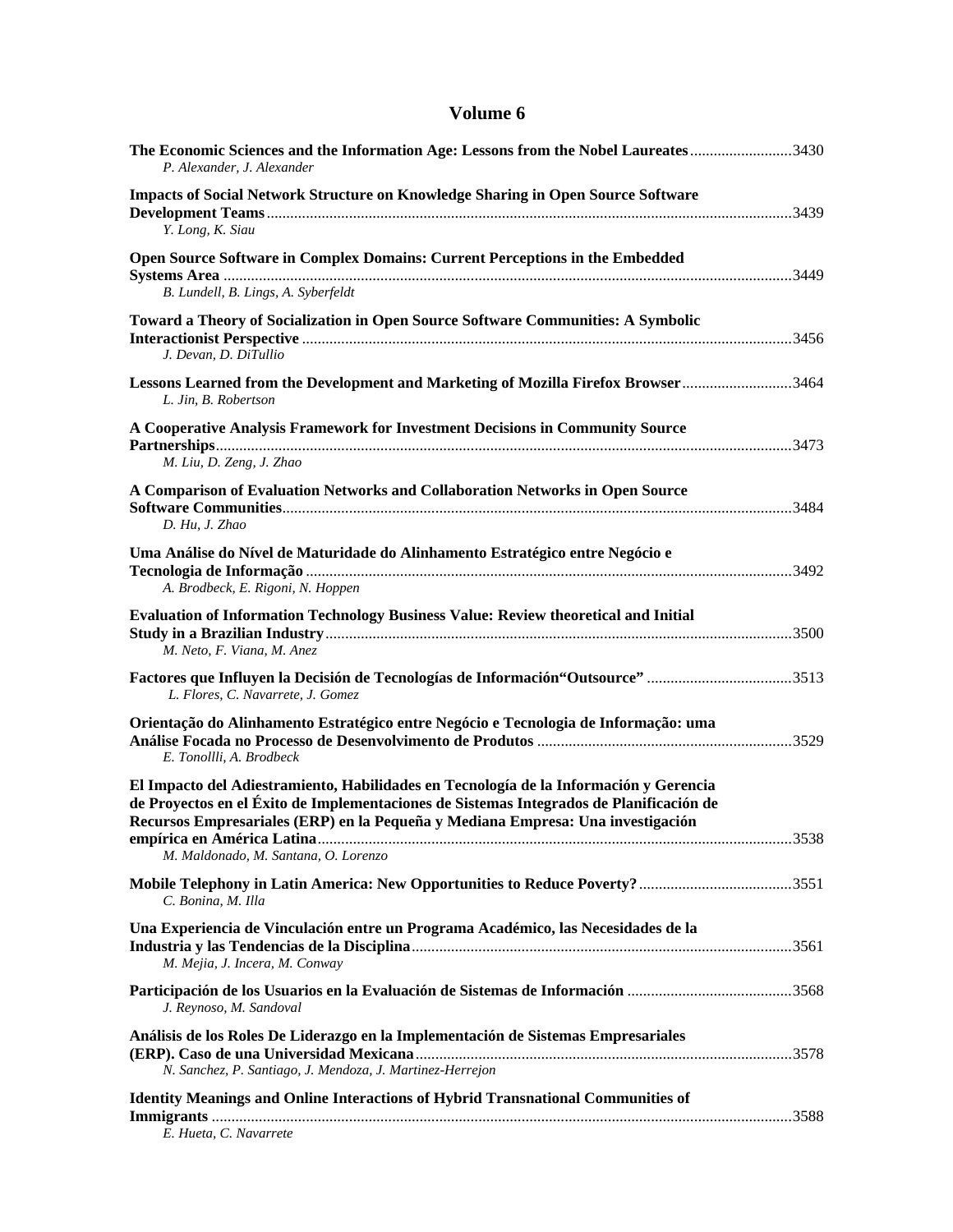| E. Vilcapoma-Escurra, J. Robles-Flores                                                                                                                         |  |
|----------------------------------------------------------------------------------------------------------------------------------------------------------------|--|
| C. Dorantes, J. Torres                                                                                                                                         |  |
| S. Galvez, I. Guzman                                                                                                                                           |  |
| Exploratory Study of the Factors that Influence the Adoption of Electronic Commerce in a<br>E. Grandon, N. Poblete                                             |  |
| B2C Advice on Complex Service Products via Video Calls: Explanations from Social<br>M. Schmidt, R. Walczuch, K. deRuyter                                       |  |
| Being Interrupted by Instant Messaging: Does it Matter Who is Interrupting - the Boss or<br>A. Gupta, H. Li                                                    |  |
| <b>Collaborative Worlds and Avatar-Based Communication: A Comparison of Virtual</b><br>S. Goh, D. Paradice                                                     |  |
| S. Wunnava, S. Ellis, M. Kroll, J. Watkins                                                                                                                     |  |
| <b>Stakeholder Analysis Framework for IT Enabled Healthcare Outsourcing: Critical</b><br>S. Chatterjee, L. Obal, B. Tulu, S. Murthy                            |  |
| <b>Boundary Spanning Capabilities in Offshored Information Systems Development Projects:</b><br>P. Krishman, C. Ranganathan                                    |  |
| Revising the IT Outsourcing Decision Model: A Transaction Cost Perspective 3685<br>F. Alaghehband, S. Wu, S. Rivard, S. Goyette                                |  |
| Deriving a Holistic Performance Measurement System for the European Clearing Industry3695<br>M. Chlistalla, T. Schaper                                         |  |
| Requirements Specification for Supply Chain Controlling - a Mini Case Study3708<br>M. Laumann                                                                  |  |
| M. Zarandi, M. Avazbeigi                                                                                                                                       |  |
| Calculating the Process Driven Business Value of RFID Investments - A Causal Model for<br>J. Becker, L. Vilkov                                                 |  |
| <b>Facilitating Flexibility in Supply Chain Organizations: The Confounding Effect of</b><br>J. Skipper, W. Landrum, J. Huscroft, D. Hall, T. Peachey, J. Hanna |  |
| J. Burke, M. Shaw                                                                                                                                              |  |
| E. Ortner                                                                                                                                                      |  |
| An Exploratory Study Comparing the Core Concepts of Information Systems<br>N. Hassan, L. Mathiassen                                                            |  |
| B. Eschenbrenner, F. Nah                                                                                                                                       |  |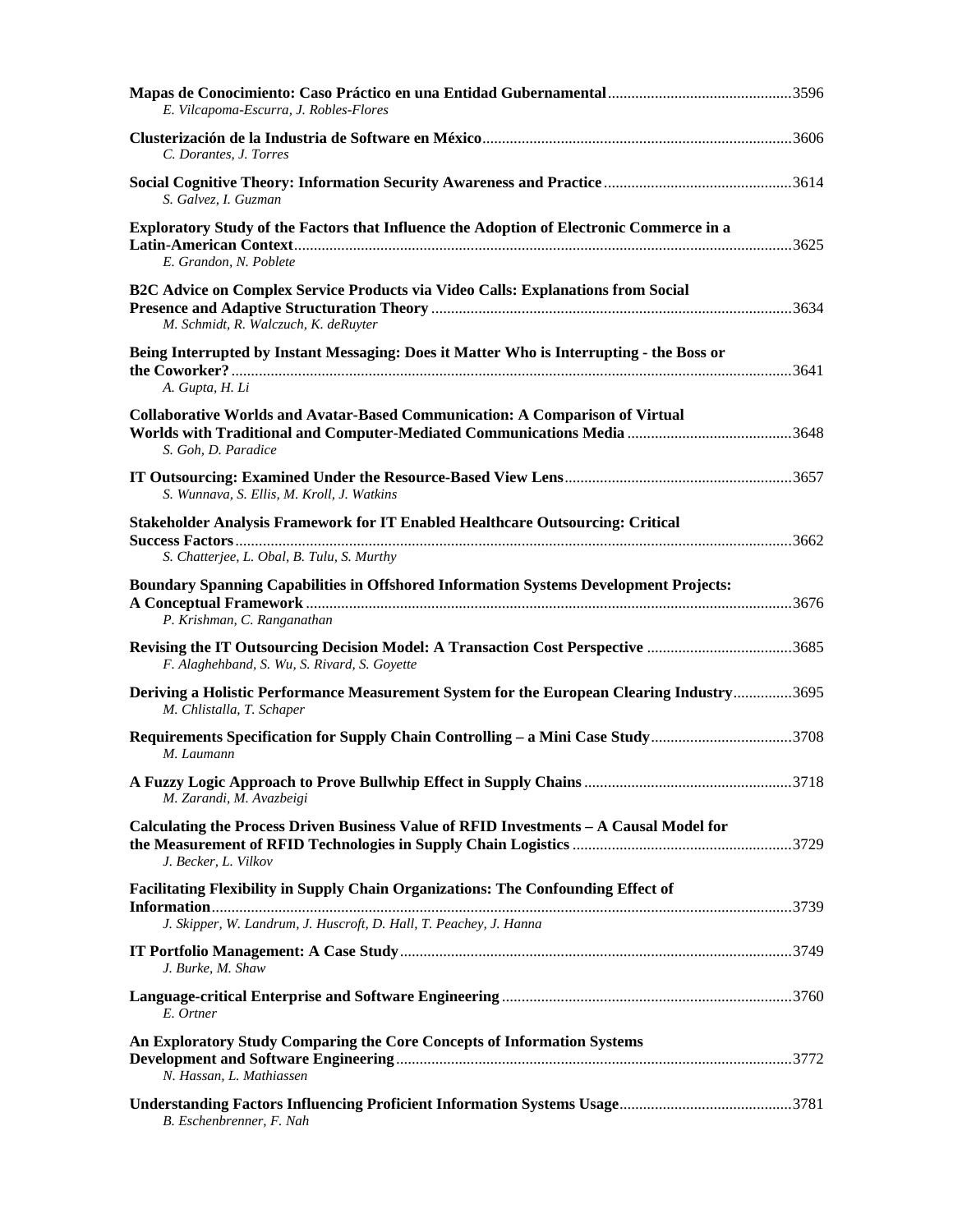| <b>Improving End-User Satisfaction through Techno-Stress Prevention: Some Empirical</b>                                                                                                     |  |
|---------------------------------------------------------------------------------------------------------------------------------------------------------------------------------------------|--|
| Q. Tu, M. Tarafdar, T. Ragu-Nathan, B. Ragu-Nathan                                                                                                                                          |  |
| User Adoption of a CRM-based Information System within a Financial Services<br>A. Sharif, Z. Irani                                                                                          |  |
| Understanding the Motivations of Customer Knowledge Sharing in Online Community3808<br>S. Shek, C-L. Sia                                                                                    |  |
| Isolation and Emotions in the Workplace: The Influence of Perceived Media Richness and<br>J. Pallud, C. Elie-Dit-Cosaque                                                                    |  |
| Knowledge Management Culture Audit: Capturing Tacit Perceptions and Barriers3824<br>M. Levy, I. Hadar, S. Greenspan, E. Hadar                                                               |  |
| They Call For Help, But Don't Always Listen: The Development of the User-Help Desk                                                                                                          |  |
| C. Carr, P. Bateman, S. Navlakha<br>A. Yu, X-Y. Dong, D-J. Qi                                                                                                                               |  |
| The Impacts of Socio-economic and Cultural Factors on the Network Readiness of<br>P. Ifinedo                                                                                                |  |
| Learning from the Past & Charting the Future of IS Research on Africa: Reflections on<br>Information Systems Research on Africa within Western Information Systems Journals 3863<br>P. Meso |  |
| Information Systems Ph.D. Program in Africa: The Case of Addis Ababa University - Ethiopia 3877<br>S. Negash, R. Watson                                                                     |  |
| S. Conger, M. Winniford, L. Erickson-Harris                                                                                                                                                 |  |
| Quality of IS in Services: Theory of Constructs for Service, Information, and System 3894<br>Y. Ding                                                                                        |  |
| K. Duffy, B. Denison                                                                                                                                                                        |  |
| M. Rohloff                                                                                                                                                                                  |  |
| M. Niemann, J. Eckert, N. Repp, R. Steinmetz                                                                                                                                                |  |
| D. Poo, S. Sethi, A. Ratty                                                                                                                                                                  |  |
| <b>Examining HIV and Tuberculosis using a Decision Support Systems Computer Simulation</b><br>R. Lebcir, R. Atun, R. Coker                                                                  |  |
| <b>Assessing Hospital Information Systems Processes: A Validation of PRISE Information</b><br>S. Ozkan, N. Baykal, M. Sincan                                                                |  |
| <b>Technology Management Competency of Healthcare IS Professionals and Its Effects on</b><br>J-H. Wu, Y-C. Chen                                                                             |  |
| M. Guah, K. Fink                                                                                                                                                                            |  |